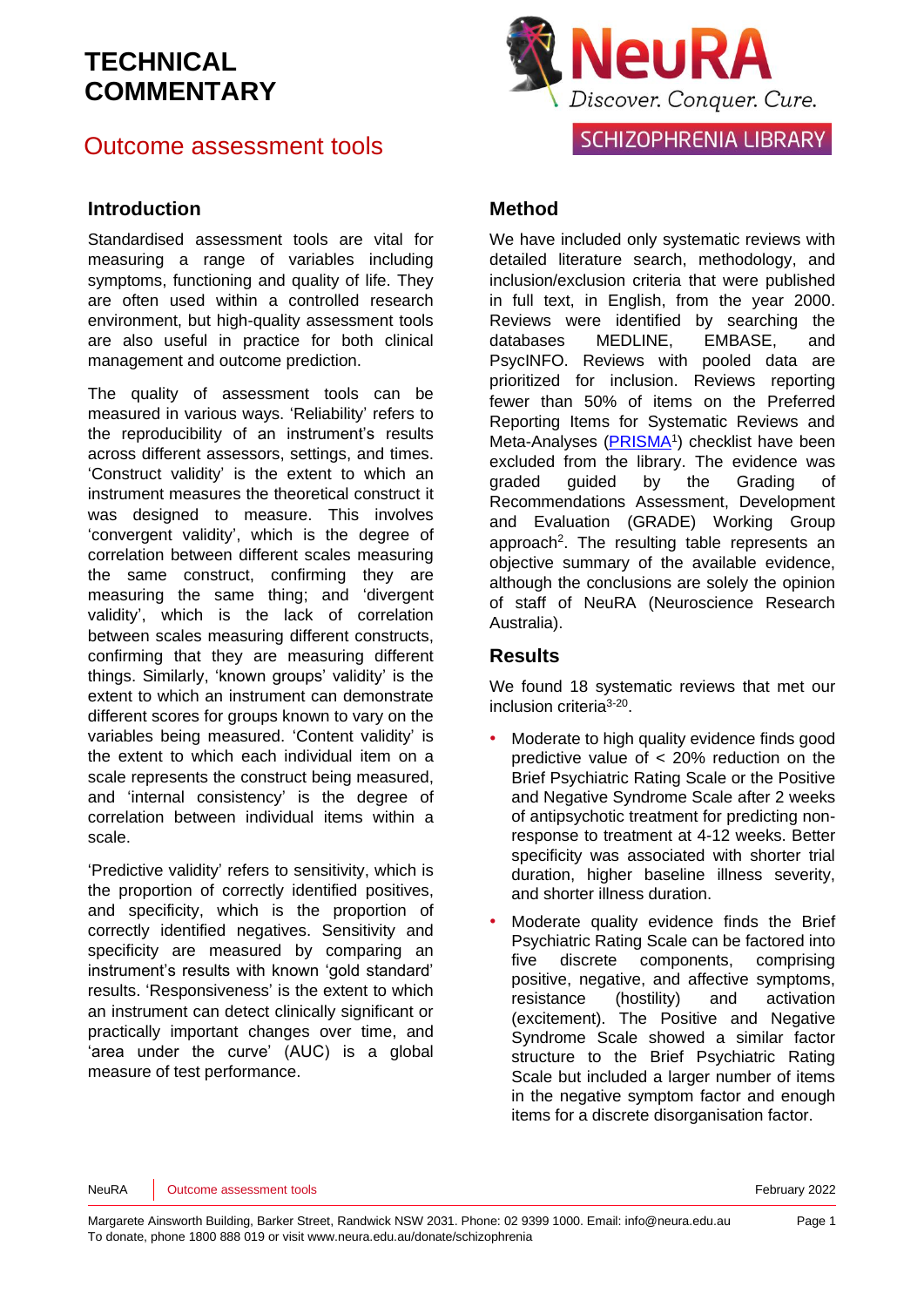## Outcome assessment tools

- Moderate to high quality evidence suggests good predictive validity of the Historical, Clinical and Risk Management-20 scale for predicting aggression in psychiatric facilities. The best predictive efficacy was for samples containing higher proportions of people with schizophrenia, women, and Caucasians.
- Moderate to low quality evidence suggests the McNiel-Binder Violence Screening Checklist, and the Brøset Violence Checklist may also be effective for predicting aggression or violence. The Violence Risk Appraisal Guide had poor predictive validity in people with schizophrenia living in the community.
- Moderate quality evidence suggests good inter-rater reliability and small predictive validity for tools assessing duration of untreated psychosis, psychosis onset and treatment onset.
- Moderate to low quality evidence suggests the Recovery Assessment Scale has the best psychometric properties for measuring personal recovery in schizophrenia. It is rated as having good construct validity, content validity, internal consistency, testretest reliability, administrator-friendliness, and has been translated to languages other than English. However, its user-friendly rating is poor. Other scales rating personal recovery with reasonable psychometric properties include the Self-Identified Stage of Recovery scale, which has good construct and content validity, good internal consistency (but poor test-retest reliability), good user-friendliness, and has been translated to languages other than English. The Mental Health Recovery Measure has good content validity (but poor construct validity), and good internal consistency and test-re-test validity.
- Moderate to low quality evidence suggests reliability is good for instruments assessing comorbid depressive symptoms in people with schizophrenia; Brief Psychiatric Rating Scale-Depression, Positive and Negative



### **SCHIZOPHRENIA LIBRARY**

Syndrome Scale-Depression, Hamilton Rating Scale for Depression, Montgomery Asberg Depression Rating Scale, Calgary Depression Scale for Schizophrenia, and Beck Depression Inventory. The Montgomery Asberg Depression Rating Scale showed a medium-sized correlation with negative symptoms of schizophrenia. and the Hamilton Rating Scale for Depression showed a medium-sized correlation with extrapyramidal symptoms (measured using various scales), suggesting poor divergent validity for these instruments. The best concurrent validity indices were reported for the Calgary Depression Scale for Schizophrenia, and the Montgomery Asberg Depression Rating Scale. The highest ranges for sensitivity and specificity were reported for the Calgary Depression Scale for Schizophrenia.

- For anxiety symptoms, moderate quality evidence suggests the Beck Anxiety Index, Depression Anxiety Stress Scale or Scale of Anxiety Evaluation in Schizophrenia for general screening, and the DSM-based Generalised Anxiety Disorder Symptoms Severity Scale, Liebowitz Social Anxiety Scale, Obsessive-Compulsive Inventory, Psychological Stress Index, Perseverative Thinking Questionnaire, and Yale-Brown Obsessive Compulsive Scale for anxiety symptoms.
- Moderate to low quality evidence suggests good 'known groups' validity for the Short Form health survey-36, but inconsistent convergent validity and poor responsiveness.
- Moderate to low quality evidence suggests 62% of studies reviewed had incorrectly calculated ratios using the Positive and Negative Syndrome Scale, potentially resulting in inadvertently lower response rates.
- Moderate to low quality evidence suggests the use of a modified Scale to Assess Unawareness of Mental Disorder may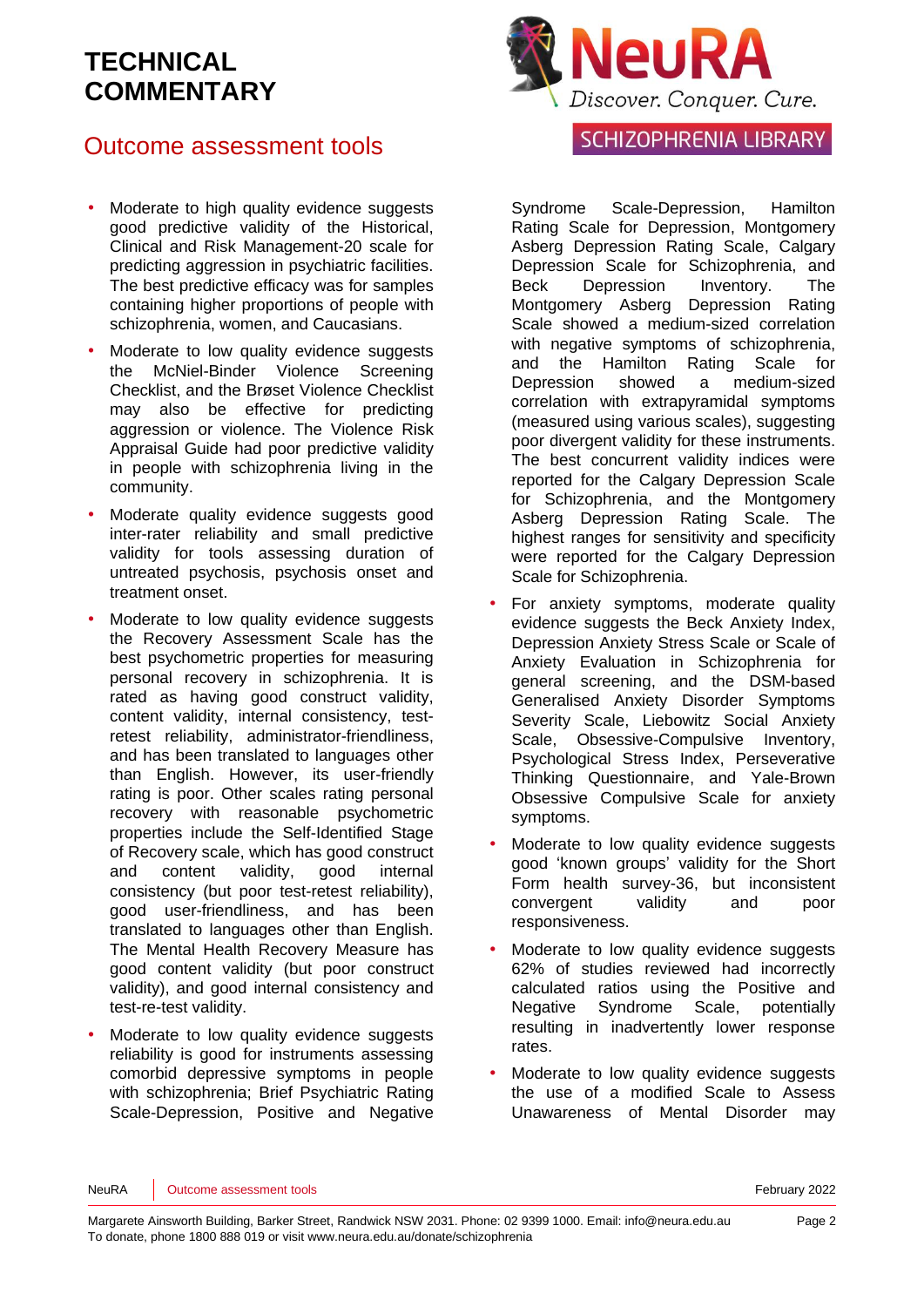## Outcome assessment tools

compromise the psychometric properties of the scale, lead to erroneous conclusions, and prevent comparison of results across studies.

- Moderate to high quality evidence suggests small relationships between self-report and clinician-rated, performance-based and clinician rated, and amotivation self-report and amotivation clinician-rated assessments of motivation.
- Moderate quality evidence finds a mediumsized effect of increased detection of symptomology in assessments conducted in the mother language rather than the acquired language.
- Moderate to low quality evidence suggests good internal consistencies for the Visual Jokes task, Faux Pas task, Reading the Mind in the Eyes Test, and the Moving Shapes task. The Hinting task and False Belief picture Sequencing showed moderate internal consistencies. Good test-retest reliabilities were reported for the Hinting task and the Faux Pas task. The Story test had moderate test-retest reliability. The False Belief stories task and the second-order False Belief stories task had poor reliability. The Reading the Mind in the Eyes Test had inconsistent reliability measures.



**SCHIZOPHRENIA LIBRARY**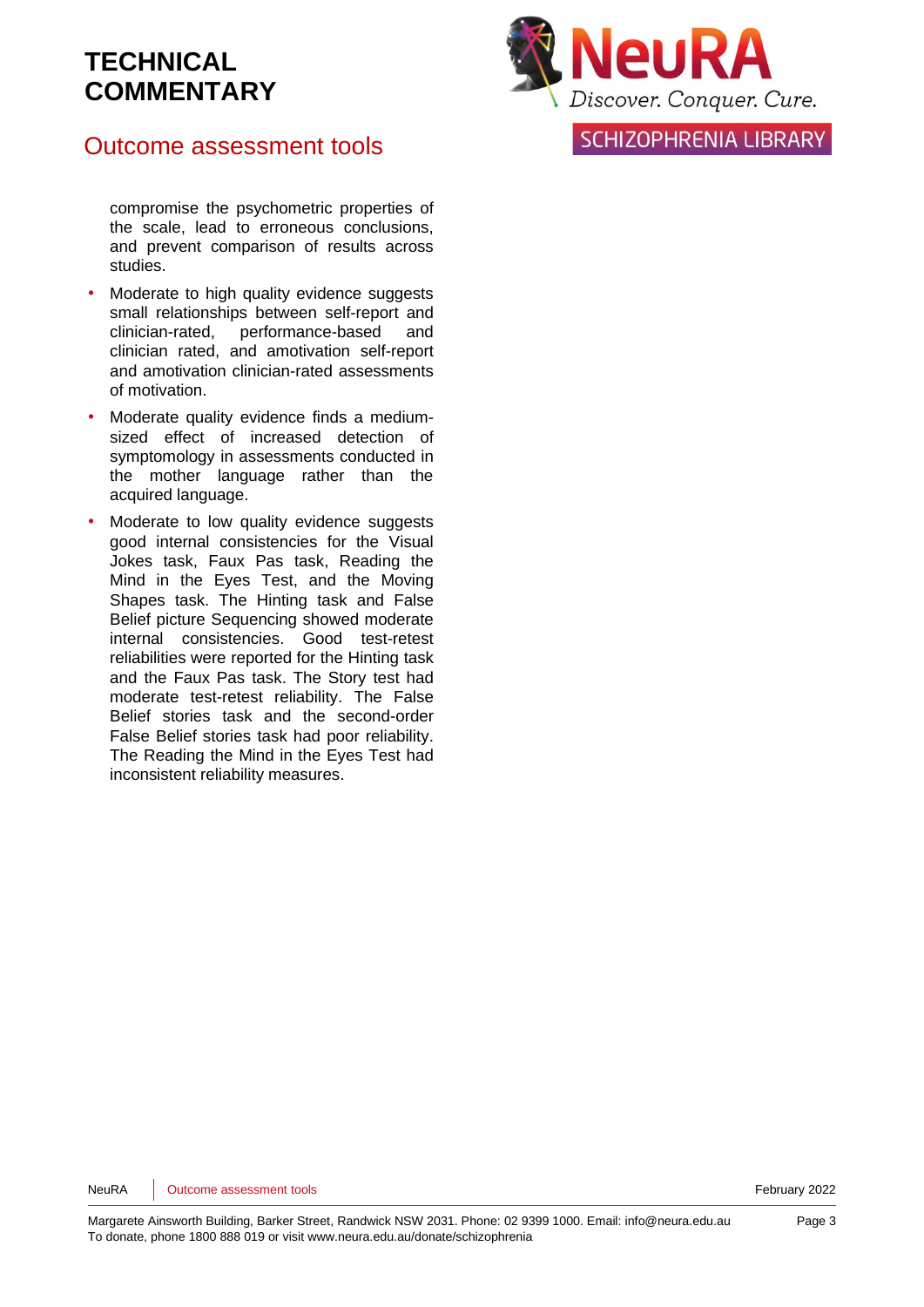



Outcome assessment tools

**SCHIZOPHRENIA LIBRARY** 

*Bakkour N, Samp J, Akhras K, El Hammi E, Soussi I, Zahra F, Duru G, Kooli A, Toumi M*

**Systematic review of appropriate cognitive assessment instruments used in clinical trials of schizophrenia, major depressive disorder and bipolar disorder**

#### **Psychiatry Research 2014; 216: 291-302**

| Comparison                                     | Identification of appropriate scales to measure cognition in<br>people with schizophrenia according to the Measurement and<br><b>Treatment Research to Improve Cognition in Schizophrenia</b><br>(MATRICS) initiative. |  |
|------------------------------------------------|------------------------------------------------------------------------------------------------------------------------------------------------------------------------------------------------------------------------|--|
|                                                | This initiative identified five criteria for scale appropriateness:                                                                                                                                                    |  |
|                                                | 1. Test-retest reliability                                                                                                                                                                                             |  |
|                                                | 2. Utility as a repeated measure                                                                                                                                                                                       |  |
|                                                | 3. Relationship to functional outcomes                                                                                                                                                                                 |  |
|                                                | 4. Potential changeability in response to pharmacological<br>agents                                                                                                                                                    |  |
|                                                | 5. Tolerability and practicality for a clinical setting                                                                                                                                                                |  |
| <b>Summary of evidence</b>                     | Moderate to low quality evidence (direct, unable to assess<br>consistency or precision) suggests a range of cognitive scales<br>are appropriate for measuring cognition in people with<br>schizophrenia.               |  |
|                                                | Appropriate scales to measure cognition                                                                                                                                                                                |  |
|                                                | The following appropriate measurement scales were identified;                                                                                                                                                          |  |
| Brief Assessment of Cognition in Schizophrenia |                                                                                                                                                                                                                        |  |
| <b>Beck Cognitive Insight Scale</b>            |                                                                                                                                                                                                                        |  |
| <b>Brief Visualspatial Memory Test Revised</b> |                                                                                                                                                                                                                        |  |
|                                                | Cambridge Neuropsychological Test Automated Battery                                                                                                                                                                    |  |
| <b>Coping Attitude Scale</b>                   |                                                                                                                                                                                                                        |  |
|                                                | Category Fluency: Animal naming                                                                                                                                                                                        |  |
|                                                | Clinical Global Impression of Cognition in Schizophrenia                                                                                                                                                               |  |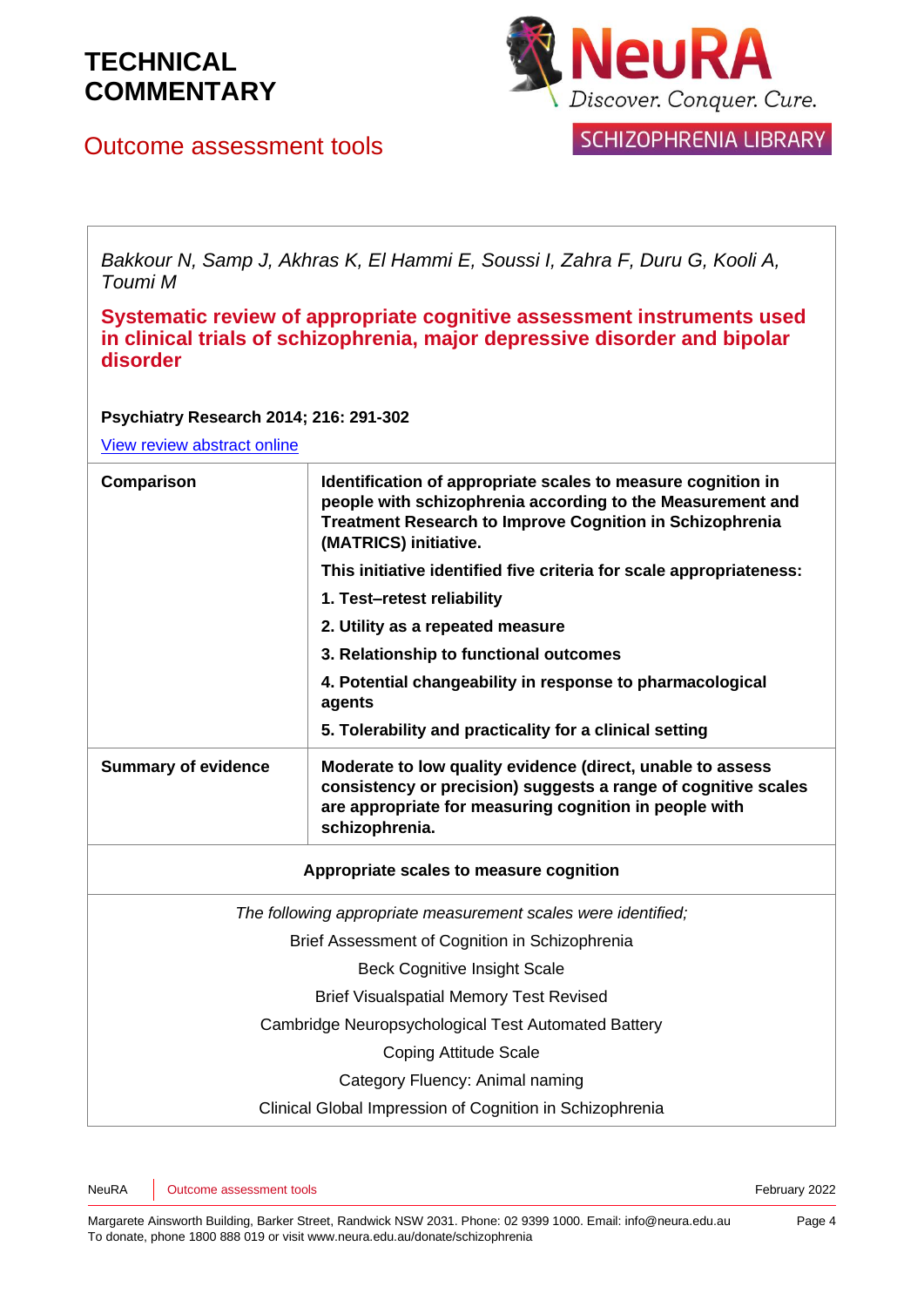

## Outcome assessment tools

SCHIZOPHRENIA LIBRARY

|                                                                    | CogState Schizophrenia Battery                                |  |
|--------------------------------------------------------------------|---------------------------------------------------------------|--|
| Computerized neurocognitive battery                                |                                                               |  |
| <b>Continuous Performance Test-Identical Pairs</b>                 |                                                               |  |
|                                                                    | California Verbal Learning Test                               |  |
|                                                                    | <b>Hypomanic Attitudes and Positive Predictions Inventory</b> |  |
| Hopkins Verbal Learning Test-R scores                              |                                                               |  |
| IntegNeuro                                                         |                                                               |  |
|                                                                    | Letter Number Span                                            |  |
| Mindstreams Computerized Cognitive Test Battery                    |                                                               |  |
| <b>MATRICS Consensus Cognitive Battery</b>                         |                                                               |  |
| Mayer-Saovey-Caruso Emotional Intelligence Test                    |                                                               |  |
| Neuropsychological assessment battery                              |                                                               |  |
| Repeatable Battery for the Assessment of Neuropsychological Status |                                                               |  |
| Schizophrenia Communication Disorder Scale                         |                                                               |  |
| Schizophrenia Cognition Rating Scale                               |                                                               |  |
| <b>Skills of Cognitive Therapy</b>                                 |                                                               |  |
| <b>Trail Making Test A</b>                                         |                                                               |  |
| Wechsler Adult Intelligence Scale-Revised                          |                                                               |  |
| <b>Wechsler Memory Scale</b>                                       |                                                               |  |
| Wechsler Intelligence Scale for Children                           |                                                               |  |
| Wide Range Achievement Test                                        |                                                               |  |
| Consistency in results <sup>#</sup>                                | Unable to assess; no measure of consistency is reported       |  |
| <b>Precision in results</b> §                                      | Unable to assess; no measure of precision is reported         |  |
| Directness of results                                              | <b>Direct</b>                                                 |  |

*Cavelti M, Kyrgic S, Beck EM, Kossowsky J, Vauth R*

**Assessing recovery from schizophrenia as an individual process. A review of self-report instruments**

**European Psychiatry 2012; 27: 19-32**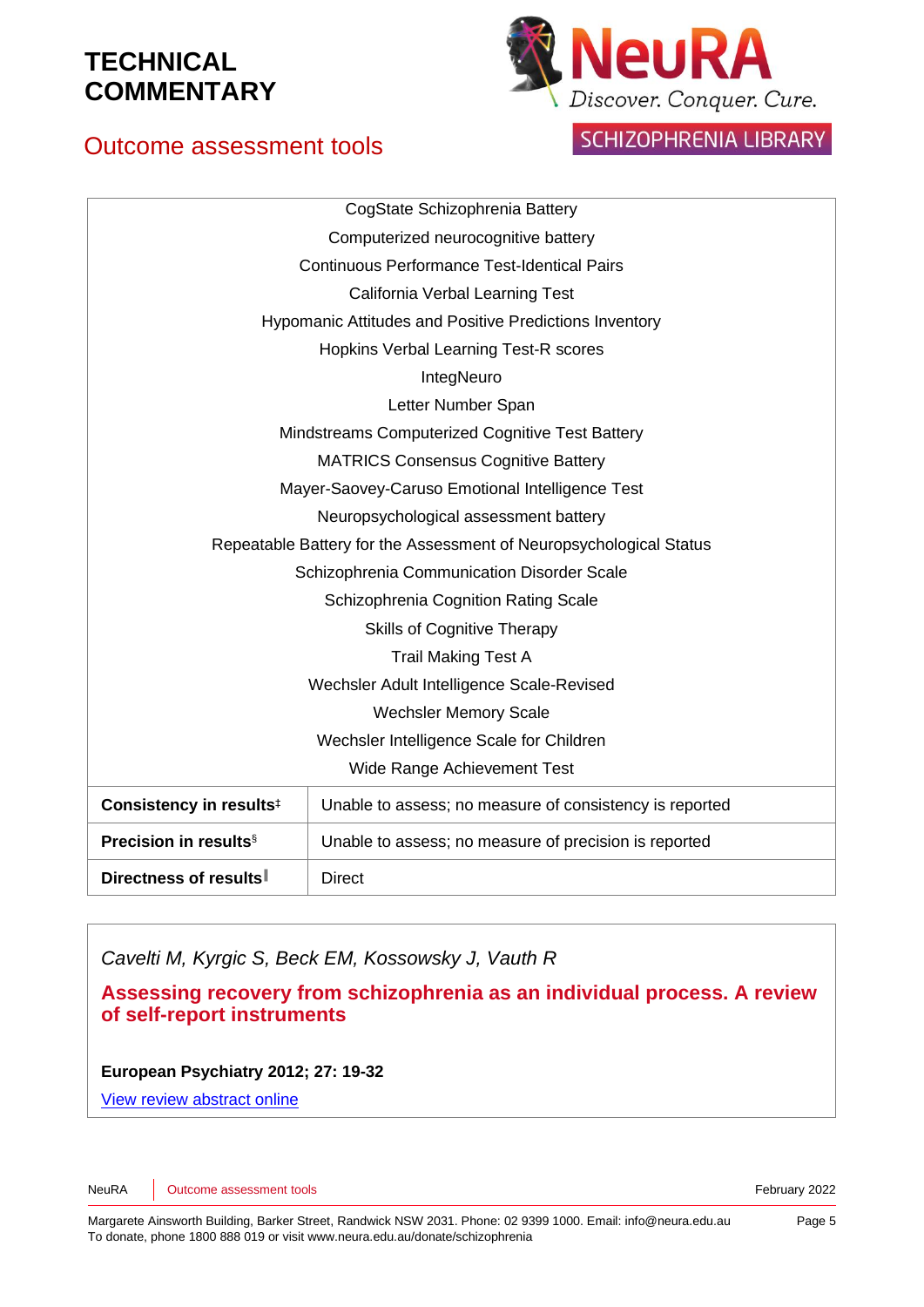



SCHIZOPHRENIA LIBRARY

| Comparison                                                                                 | Psychometric properties of instruments assessing self-reported,<br>clinical and functional outcomes of personal recovery from<br>schizophrenia.                                                                                                                                                                                                                                                                                                                                                                |  |
|--------------------------------------------------------------------------------------------|----------------------------------------------------------------------------------------------------------------------------------------------------------------------------------------------------------------------------------------------------------------------------------------------------------------------------------------------------------------------------------------------------------------------------------------------------------------------------------------------------------------|--|
| <b>Summary of evidence</b>                                                                 | Moderate to low quality evidence (unclear sample sizes, direct,<br>unable to assess consistency or precision) suggests that of the<br>available instruments measuring personal recovery, the<br>Recovery Assessment Scale (RAS) had the best psychometric<br>properties, with good construct validity & content validity,<br>internal consistency, test-retest reliability, administrator-<br>friendliness, and was translated to languages other than<br>English. However, its user-friendly rating was poor. |  |
|                                                                                            | Other scales with reasonable psychometric properties include;<br>the Self-Identified Stage of Recovery scale (SISR), which had<br>good construct and content validity, good internal consistency<br>(but poor test-retest reliability), good user-friendliness, and was<br>translated to languages other than English. The Mental Health<br>Recovery Measure (MHRM) had good content validity (but poor<br>construct validity), and good internal consistency and test-re-<br>test validity.                   |  |
| <b>Validity</b>                                                                            |                                                                                                                                                                                                                                                                                                                                                                                                                                                                                                                |  |
|                                                                                            | Consumer Recovery Outcomes System (CROS 3.0): indeterminate construct, good content                                                                                                                                                                                                                                                                                                                                                                                                                            |  |
| Illness Management and Recovery Scale (IMR): poor construct, good content                  |                                                                                                                                                                                                                                                                                                                                                                                                                                                                                                                |  |
|                                                                                            | Modified Engulfment Scale (MES): good construct, poor content                                                                                                                                                                                                                                                                                                                                                                                                                                                  |  |
| Mental Health Recovery Measure (MHRM): poor construct, good content                        |                                                                                                                                                                                                                                                                                                                                                                                                                                                                                                                |  |
| Ohio Outcomes System: poor construct, good content                                         |                                                                                                                                                                                                                                                                                                                                                                                                                                                                                                                |  |
| Patient Outcomes Research Team Scale (PORT): no studies assessing construct, poor content  |                                                                                                                                                                                                                                                                                                                                                                                                                                                                                                                |  |
| Psychosis Recovery Inventory (PRI): poor construct, good content                           |                                                                                                                                                                                                                                                                                                                                                                                                                                                                                                                |  |
| Recovery Assessment Scale (RAS): good construct, good content                              |                                                                                                                                                                                                                                                                                                                                                                                                                                                                                                                |  |
| Recovery Attitudes Questionnaire - 7 (RAQ-7): no studies assessing construct, good content |                                                                                                                                                                                                                                                                                                                                                                                                                                                                                                                |  |
| Recovery Process Inventory (RPI): poor construct, good content                             |                                                                                                                                                                                                                                                                                                                                                                                                                                                                                                                |  |
|                                                                                            | Recovery Style Questionnaire (RSQ): indeterminate construct, good content                                                                                                                                                                                                                                                                                                                                                                                                                                      |  |
|                                                                                            | Stage of Recovery Instrument (STORI): indeterminate construct, good content                                                                                                                                                                                                                                                                                                                                                                                                                                    |  |
|                                                                                            | Self-Identified Stage of Recovery (SISR): good construct, good content                                                                                                                                                                                                                                                                                                                                                                                                                                         |  |
|                                                                                            | <b>Reliability</b>                                                                                                                                                                                                                                                                                                                                                                                                                                                                                             |  |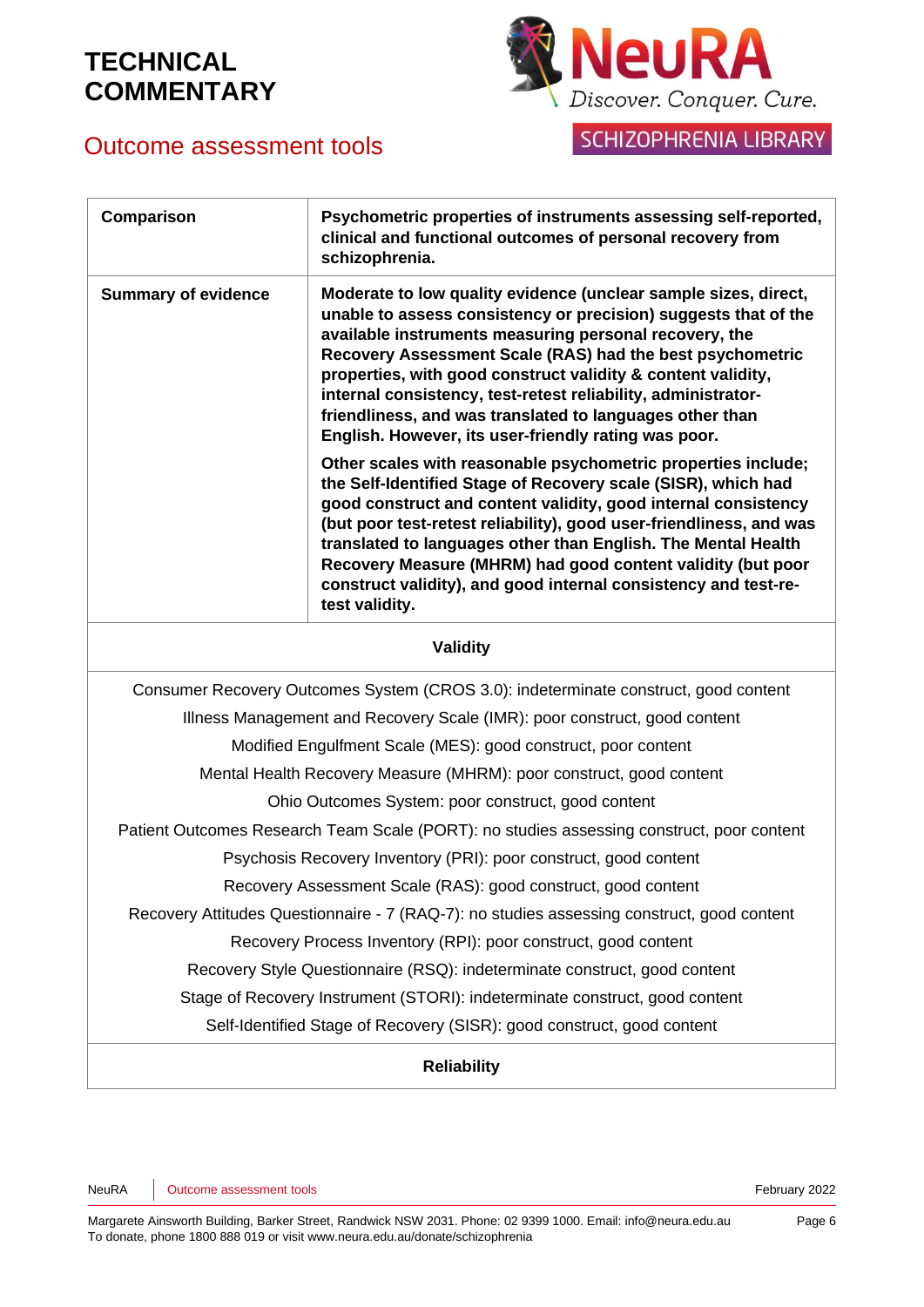

### **SCHIZOPHRENIA LIBRARY**

## Outcome assessment tools

CROS 3.0: good internal consistency, indeterminate test-retest reliability IMR: poor internal consistency, good test-retest reliability MES: indeterminate internal consistency, no studies assessing test-retest reliability MHRM: good internal consistency, good test-retest reliability Ohio Outcomes: indeterminate internal consistency, no studies assessing test-retest reliability PORT: good internal consistency, no studies assessing test-retest reliability PRI: indeterminate internal consistency, poor test-retest reliability RAS: good internal consistency, good test-retest reliability RAQ-7: good internal consistency, poor test-retest reliability RPI: poor internal consistency, poor test-retest reliability RSQ: indeterminate internal consistency, good test-retest reliability STORI: indeterminate internal consistency, good test-retest reliability SISR: good internal consistency, poor test-retest reliability

#### **Issues of application**

| CROS 3.0: indeterminate user and administrator friendliness, no translations             |                                                                          |  |
|------------------------------------------------------------------------------------------|--------------------------------------------------------------------------|--|
| IMR: indeterminate user and good administrator friendliness, good translations           |                                                                          |  |
| MES: indeterminate user and poor administrator friendliness, no translations             |                                                                          |  |
|                                                                                          | MHRM: indeterminate user and administrator friendliness, no translations |  |
| Ohio Outcomes: poor user and good administrator friendliness, indeterminate translations |                                                                          |  |
| PORT: poor user and good administrator friendliness, no translations                     |                                                                          |  |
| PRI: indeterminate user and administrator friendliness, indeterminate translations       |                                                                          |  |
| RAS: poor user and good administrator friendliness, good translations                    |                                                                          |  |
| RAQ-7: good user and indeterminate administrator friendliness, no translations           |                                                                          |  |
| RPI: indeterminate user and administrator friendliness, no translations                  |                                                                          |  |
| RSQ: indeterminate user and good administrator friendliness, no translations             |                                                                          |  |
| STORI: poor user and good administrator friendliness, indeterminate translations         |                                                                          |  |
| SISR: good user and indeterminate administrator friendliness, good translations          |                                                                          |  |
| <b>Consistency in results</b>                                                            | Unable to assess; no measure of consistency is reported                  |  |
| <b>Precision in results</b>                                                              | Unable to assess; no measure of precision is reported                    |  |
| <b>Directness of results</b>                                                             | <b>Direct</b>                                                            |  |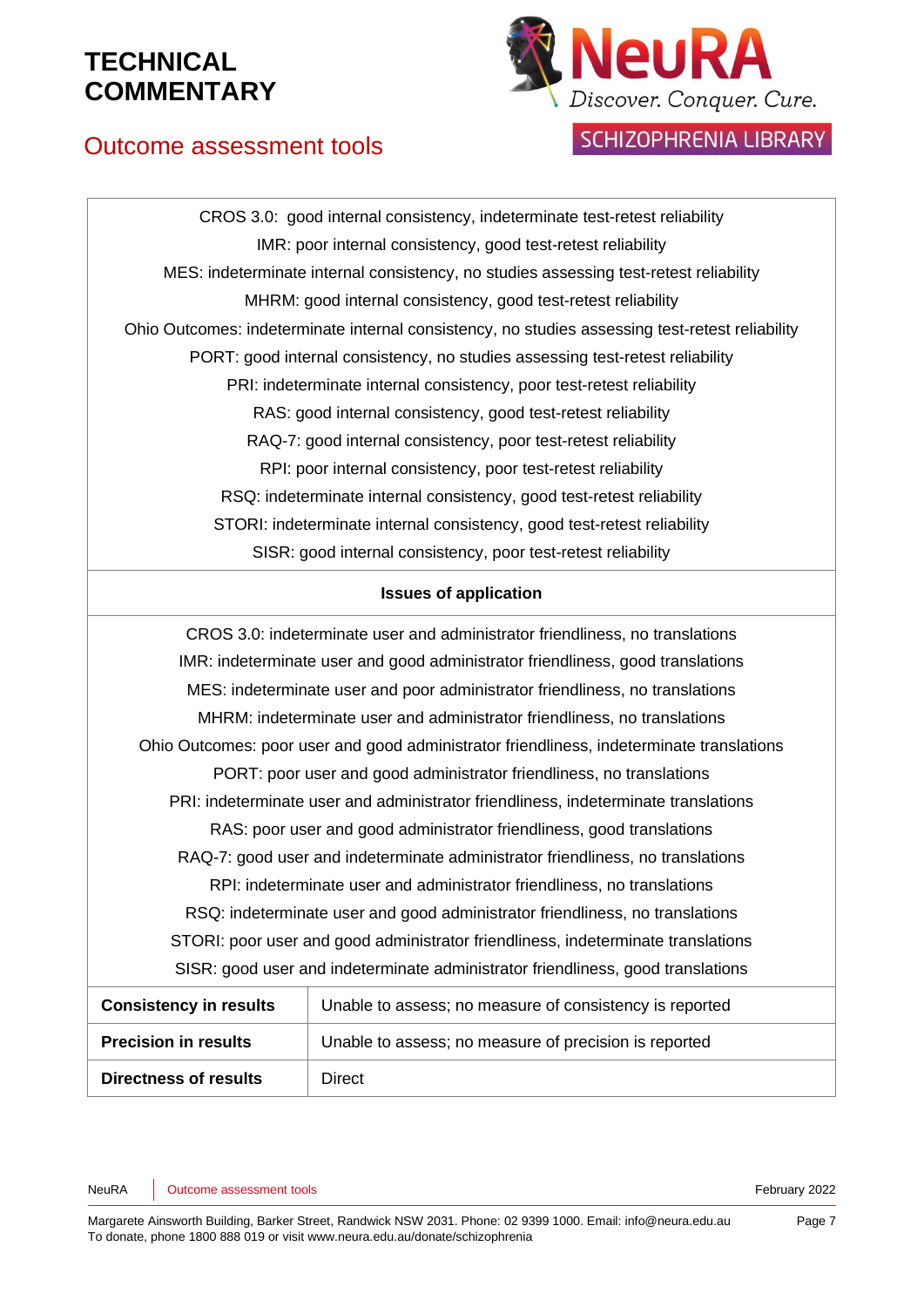

### **SCHIZOPHRENIA LIBRARY**

### Outcome assessment tools

*Dumas R, Baumstarck K, Michel P, Lançon C, Auquier P, Boyer L*

**Systematic Review Reveals Heterogeneity in the Use of the Scale to Assess Unawareness of Mental Disorder (SUMD)**

### **Current Psychiatry Reports 2013; 15: 361**

[View review abstract online](http://www.ncbi.nlm.nih.gov/pubmed/22099566)

| Comparison                 | Use of the Scale to Assess Unawareness of Mental Disorder.                                                                                                                                                                                                                                       |
|----------------------------|--------------------------------------------------------------------------------------------------------------------------------------------------------------------------------------------------------------------------------------------------------------------------------------------------|
| <b>Summary of evidence</b> | Moderate to low quality evidence (unclear sample size, direct,<br>unable to assess consistency or precision) finds the use of a<br>modified SUMD may compromise the psychometric properties<br>of the scale, lead to erroneous conclusions, and prevent<br>comparison of results across studies. |

**Use of the Scale to Assess Unawareness of Mental Disorder**

100 studies were included in the review.

Authors report that the SUMD is one of the most widely used instruments to measure insight, and it has satisfactory psychometric properties. However, the SUMD was rarely used in its entirety and calculation of insight scores was highly variable. The use of a modified SUMD may compromise the psychometric properties of the scale, lead to erroneous conclusions, and prevent comparison of results across studies.

| <b>Consistency in results</b> | Unable to assess; no measure of consistency is reported |
|-------------------------------|---------------------------------------------------------|
| <b>Precision in results</b>   | Unable to assess; no measure of precision is reported   |
| <b>Directness of results</b>  | Direct                                                  |

*Erkoreka L, Ozamiz-Etxebarria N, Ruiz O, Ballesteros J*

**Assessment of psychiatric symptomatology in bilingual psychotic patients: A systematic review and meta-analysis**

**International Journal of Environmental Research and Public Health 2020; 17(11): 1-11**

[View review abstract online](https://www.ncbi.nlm.nih.gov/pmc/articles/PMC7312010/)

**Comparison Assessments conducted in mother vs. acquired language.**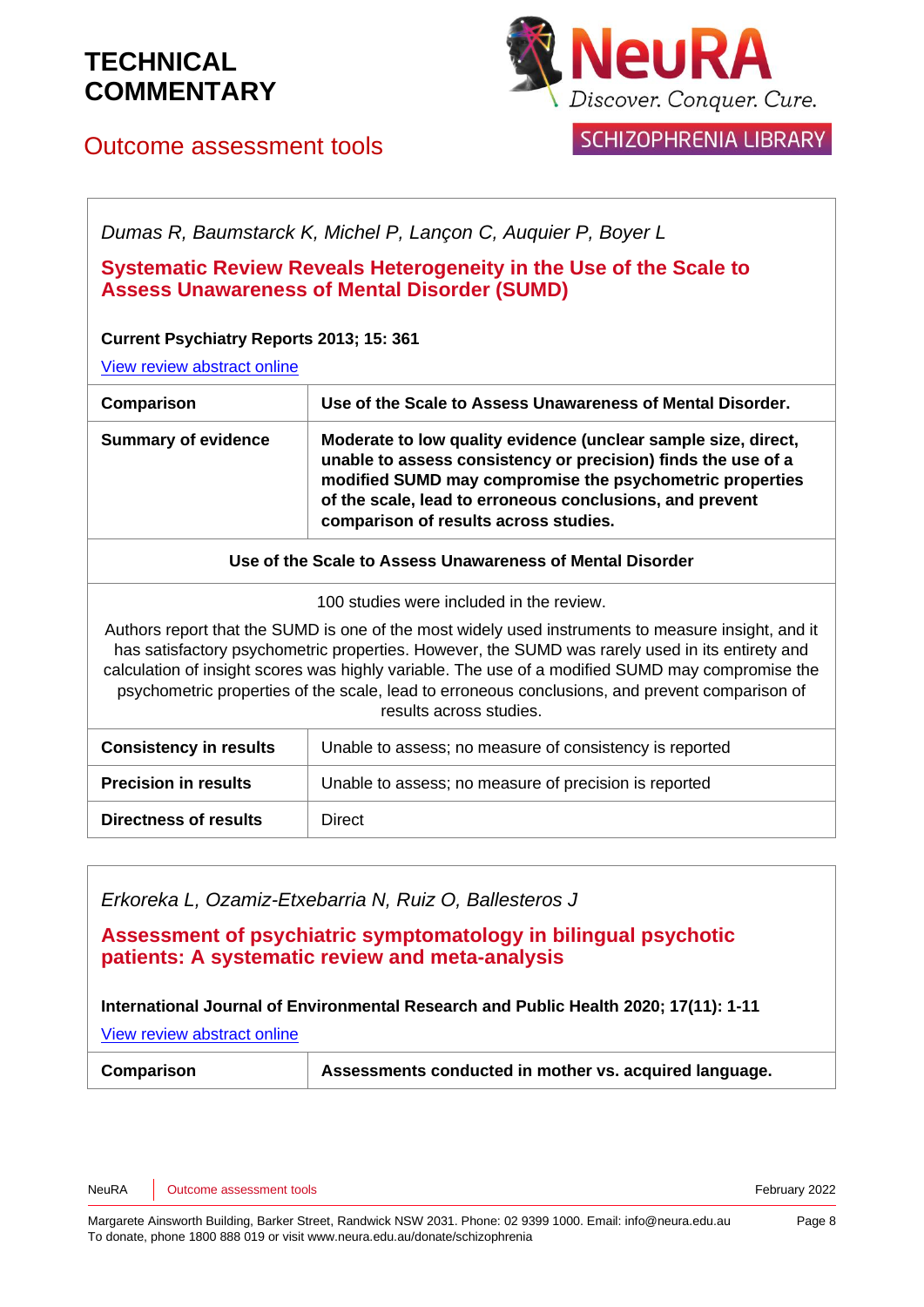

## Outcome assessment tools

SCHIZOPHRENIA LIBRARY

| <b>Summary of evidence</b>                                                      | Moderate quality evidence (small to medium sample size,<br>inconsistent, precise, direct) finds a medium-sized effect of<br>increased detection of symptomology in assessments<br>conducted in the mother language rather than the acquired<br>language. |
|---------------------------------------------------------------------------------|----------------------------------------------------------------------------------------------------------------------------------------------------------------------------------------------------------------------------------------------------------|
| <b>Assessments of symptoms</b>                                                  |                                                                                                                                                                                                                                                          |
|                                                                                 | A medium-sized effect of increased detection of symptomology in assessments conducted in the<br>mother language rather than the acquired language;                                                                                                       |
| 4 studies, N = 283, SMD = 0.44, 95%Cl 0.19 to 0.69, $p = 0.0006$ , $l^2 = 90\%$ |                                                                                                                                                                                                                                                          |
| <b>Consistency in results</b>                                                   | Inconsistent                                                                                                                                                                                                                                             |
| <b>Precision in results</b>                                                     | Precise                                                                                                                                                                                                                                                  |
| Directness of results                                                           | Direct                                                                                                                                                                                                                                                   |

*Lako LM, Bruggeman R, Knegtering H, Wiersma D, Schoevers RA, Slooff CJ, Taxis K*

### **A systematic review of instruments to measure depressive symptoms in patients with schizophrenia**

#### **Journal of Affective Disorders 2012; 140: 38-47**

| Comparison                 | Psychometric properties of instruments that measure<br>depressive symptoms in people with schizophrenia.                                                                                                                                                                                                                                                                                                                                                                                                                                                                         |
|----------------------------|----------------------------------------------------------------------------------------------------------------------------------------------------------------------------------------------------------------------------------------------------------------------------------------------------------------------------------------------------------------------------------------------------------------------------------------------------------------------------------------------------------------------------------------------------------------------------------|
| <b>Summary of evidence</b> | Six instruments were assessed: BPRS-D, PANSS-D, HAM-D,<br><b>MADRS, CDSS, and BDI.</b>                                                                                                                                                                                                                                                                                                                                                                                                                                                                                           |
|                            | Moderate to low quality evidence (unclear sample sizes, direct,<br>some imprecision, unable to assess consistency) suggests<br>reliability was good for all instruments. The highest ranges for<br>sensitivity and specificity were reported for the CDSS. The<br>MADRS and HAM-D showed poor divergent validity, with<br>medium correlations with negative symptoms (various<br>measures), and the HAM-D showed medium correlations with<br>extrapyramidal symptoms (various measures). The best<br>concurrent validity indices were reported for the CDSS and<br><b>MADRS.</b> |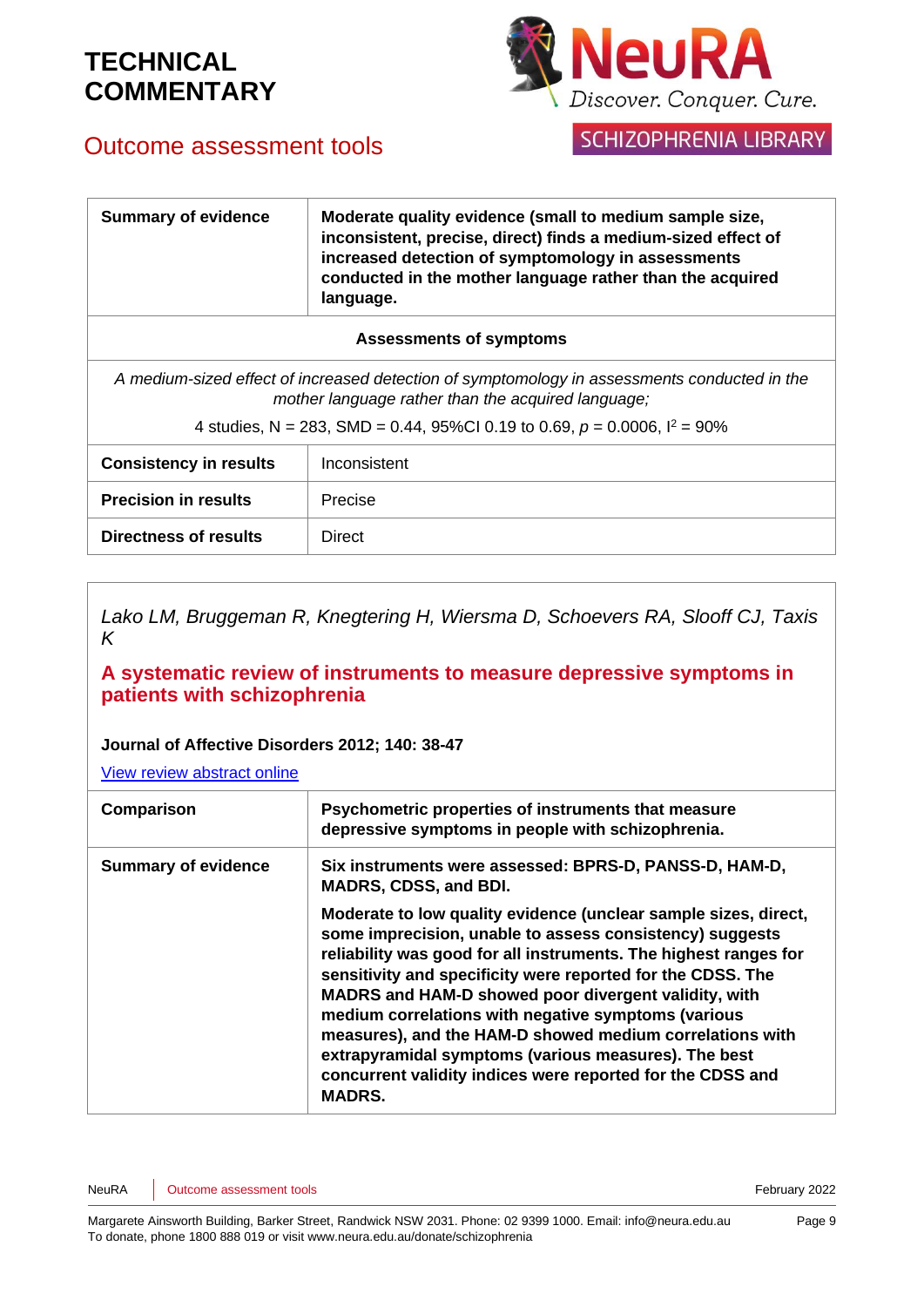## Outcome assessment tools



## SCHIZOPHRENIA LIBRARY

### **Reliability**

#### **Measured by Cronbach's alpha**

*Reliability was good for all instruments;*

Brief Psychiatric Rating Scale (BPRS-D): internal consistency 0.67, inter-rater 0.74, test-retest

0.72 (2 studies)

Positive and Negative Syndrome Scale (PANSS-D): internal consistency 0.77, inter-rater 0.80 (2 studies)

Hamilton Rating Scale for Depression (HAM-D): internal consistency 0.75, inter-rater 0.94, testretest 0.75 (5 studies)

Montgomery Asberg Depression Rating Scale (MADRS): internal consistency 0.91, inter-rater 0.81, test-retest 0.71 (3 studies)

Calgary Depression Scale for Schizophrenia (CDSS): internal consistency 0.82, inter-rater 0.86, test-retest 0.83 (13 studies)

Beck Depression Inventory (BDI): internal consistency 0.90 (2 studies)

#### **Divergent validity**

**Negative and extrapyramidal symptoms (EPS) were measured by the Affective Flattening Scale, Scale for the Assessment of Negative Symptoms, negative subscale of the PANSS, negative subscale of the BPRS, Psychomotor Retardation Scale and Rating Scale for Extrapyramidal Side Effects**

*The CDSS, BDI, PANSS-D and BPRS-D showed acceptably low divergent effects relative to either negative symptoms or EPS, indicating high specificity for measuring depression. The MADRS showed poor divergent validity, with a medium size correlation with both negative symptoms and EPS, and the HAM-D showed a medium size correlation with EPS;*

BPRS-D: negative symptoms *r* = 0.00, 95%CI −0.11 to 0.10; EPS *r* = 0.14 95%CI 0.07 to 0.21 PANSS-D: negative symptoms *r* = 0.19, 95%CI −0.11 to 0.41; EPS *r* = 0.07, 95%CI 0.01 to 0.20 HAM-D: negative symptoms *r* = 0.18, 95%CI 0.02 to 0.45; EPS *r* = 0.40, 95%CI 0.02 to 0.79 MADRS: negative symptoms *r* = 0.36, 95%CI 0.12 to 0.51; EPS *r* = 0.52, 95%CI 0.16 to 0.86 CDSS: negative symptoms *r* = 0.10, 95%CI −0.24 to 0.54; EPS *r* = 0.26, 95%CI 0.07 to 0.42 BDI: negative symptoms *r* = 0.10, 95%CI −0.11 to 0.21; EPS *r* = 0.23, 95%CI not reported

#### **Concurrent validity**

#### **Measured by correlations with each other depression scale**

*The highest concurrent validity indices were found for the CDSS and MADRS;* BPRS-D: PANSS-D *r* = 0.23, HAMD *r* = 0.66, MADRS *r* = 0.66, CDSS *r* = 0.79, BDI *r* = 0.64 Pooled across all scales *r* = 0.60, 95%CI 0.17 to 0.87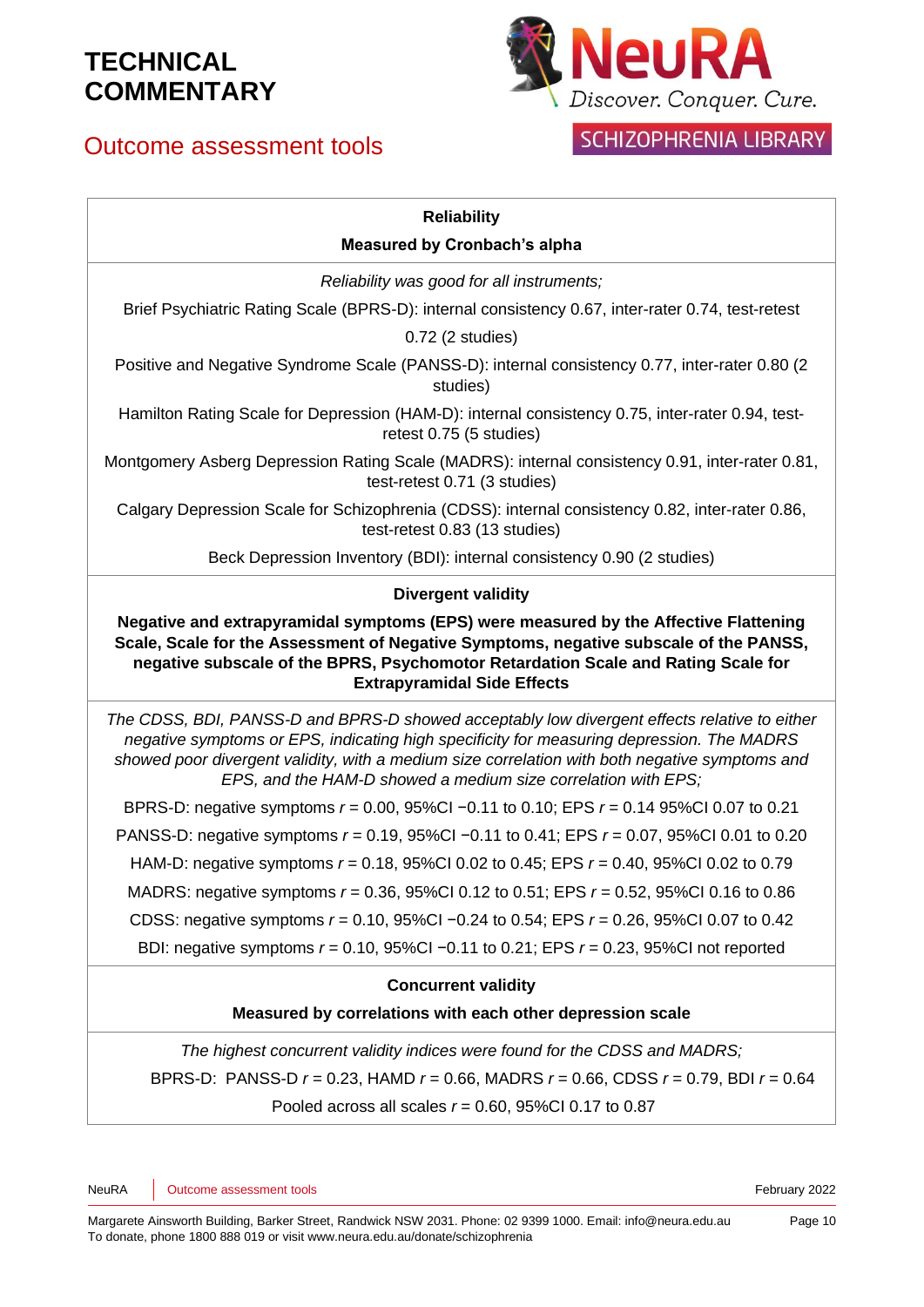

## Outcome assessment tools

SCHIZOPHRENIA LIBRARY

| PANSS-D: HAMD $r = 0.62$ , MADRS $r = 0.72$ , CDSS $r = 0.66$ , BDI $r = 0.49$                         |                                                                                                                                                        |  |
|--------------------------------------------------------------------------------------------------------|--------------------------------------------------------------------------------------------------------------------------------------------------------|--|
| Pooled across all scales $r = 0.54$ , 95%Cl 0.17 to 0.87                                               |                                                                                                                                                        |  |
| HAMD: MADRS $r = 0.80$ CDSS $r = 0.74$ BDI $r = 0.57$                                                  |                                                                                                                                                        |  |
|                                                                                                        | Pooled across all scales $r = 0.68$ , 95%Cl 0.26 to 0.90                                                                                               |  |
| MADRS: CDSS $r = 0.81$                                                                                 |                                                                                                                                                        |  |
| Pooled across all scales $r = 0.75$ , 95%Cl 0.56 to 0.90                                               |                                                                                                                                                        |  |
| CDSS: BDI $r = 0.83$                                                                                   |                                                                                                                                                        |  |
| Pooled across all scales $r = 0.77$ , 95%Cl 0.26 to 0.90                                               |                                                                                                                                                        |  |
|                                                                                                        | BDI: Pooled across all scales $r = 0.63$ , 95%Cl 0.44 to 0.90                                                                                          |  |
| <b>Predictive validity</b>                                                                             |                                                                                                                                                        |  |
| Measures as sensitivity and specificity for predicting a major depressive episode                      |                                                                                                                                                        |  |
|                                                                                                        | The highest ranges for sensitivity and specificity were found for the CDSS;                                                                            |  |
|                                                                                                        | PANSS-D: sensitivity 78%, 95%Cl 74% to 81%, specificity 85% 95%Cl 79% to 90%, cut-off value<br>≥5; ≥10                                                 |  |
| HAMD: sensitivity 79% 95%CI 67% to 91% specificity 83% 95%CI 81% to 84% cut-off value ≥12              |                                                                                                                                                        |  |
| MADRS: sensitivity 81%, specificity 81%, Cut-off value ≥11                                             |                                                                                                                                                        |  |
| CDSS: sensitivity 88% 95%CI 67% to 100%, specificity 88% 95%CI 74% to 97%, cut-off value ≥5;<br>≥6; ≥9 |                                                                                                                                                        |  |
| BDI: sensitivity 72%, specificity 77%, cut-off value ≥25                                               |                                                                                                                                                        |  |
| <b>Consistency in results</b>                                                                          | Unable to assess; no measure of consistency is reported                                                                                                |  |
| <b>Precision in results</b>                                                                            | Divergent validity is mostly precise, concurrent validity is mostly<br>imprecise. Predictive validity appears precise. Unable to assess<br>reliability |  |
| <b>Directness of results</b>                                                                           | Direct                                                                                                                                                 |  |

*Luther L, Firmin RL, Lysaker PH, Minor KS, Salyers MP*

**A meta-analytic review of self-reported, clinician-rated, and performancebased motivation measures in schizophrenia: Are we measuring the same "stuff"?** 

**Clinical Psychology Review 2018; 61: 24-37**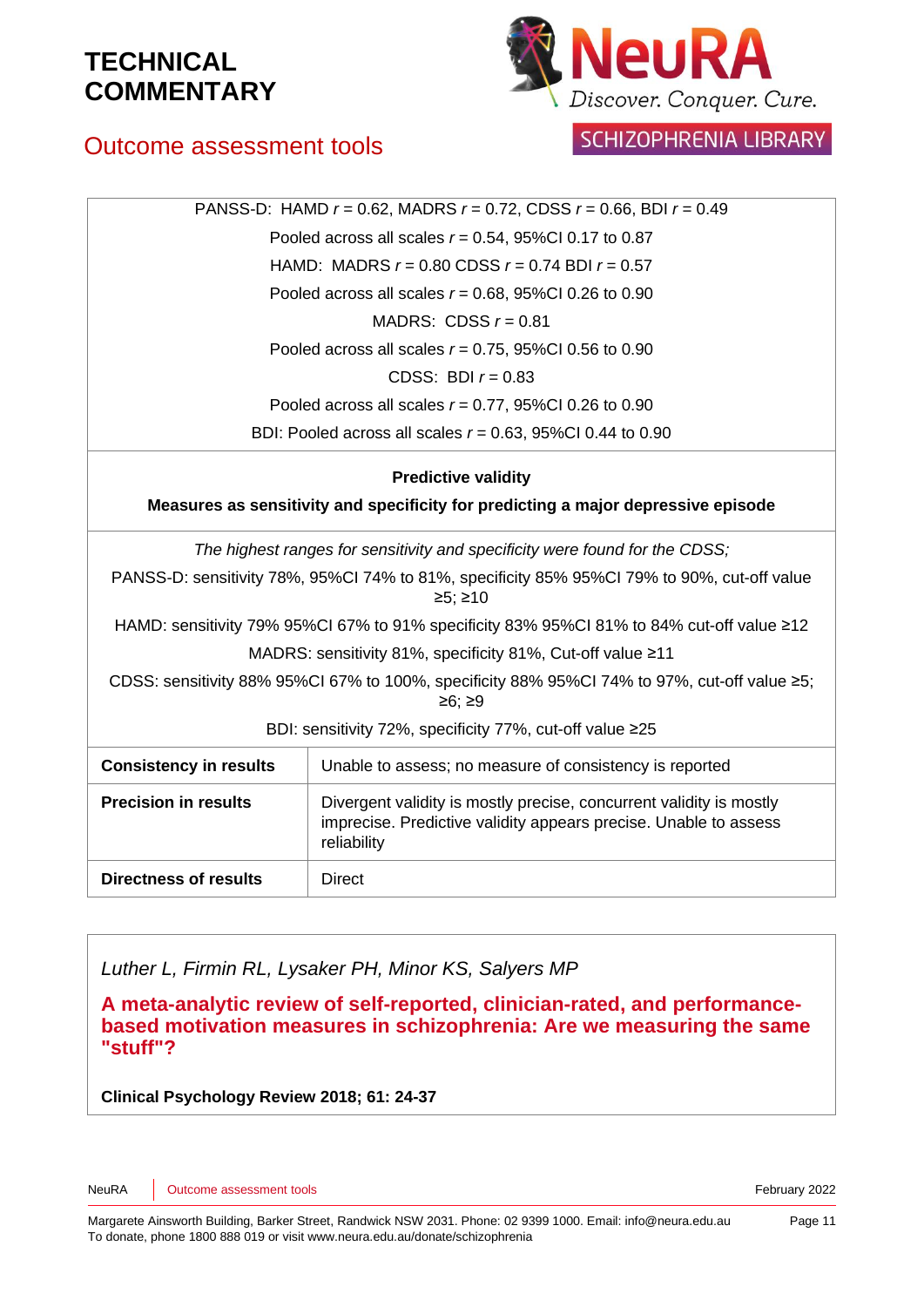## Outcome assessment tools



SCHIZOPHRENIA LIBRARY

| View review abstract online                                                                    |                                                                                                                                                                                                                                                                                                                      |  |
|------------------------------------------------------------------------------------------------|----------------------------------------------------------------------------------------------------------------------------------------------------------------------------------------------------------------------------------------------------------------------------------------------------------------------|--|
| Comparison                                                                                     | Relationship between different methods of motivation<br>assessment in people with schizophrenia.                                                                                                                                                                                                                     |  |
| <b>Summary of evidence</b>                                                                     | Moderate to high quality evidence (medium to large samples,<br>some inconsistency, precise, direct) suggests small<br>relationships between self-report and clinician-rated,<br>performance-based and clinician rated, and amotivation self-<br>report and amotivation clinician-rated assessments of<br>motivation. |  |
|                                                                                                | <b>Motivation</b>                                                                                                                                                                                                                                                                                                    |  |
|                                                                                                | <b>Intrinsic Motivation Inventory for Schizophrenia Research</b>                                                                                                                                                                                                                                                     |  |
| Amotivation subscale of the Positive and Negative Syndrome Scale                               |                                                                                                                                                                                                                                                                                                                      |  |
| <b>Effort Expenditure for Rewards Task</b>                                                     |                                                                                                                                                                                                                                                                                                                      |  |
|                                                                                                | Significant, small relationships between;                                                                                                                                                                                                                                                                            |  |
|                                                                                                | Self-report and clinician-rated                                                                                                                                                                                                                                                                                      |  |
|                                                                                                | 33 studies, N = 2270, $r = 0.27$ , 95%Cl 0.19 to 0.35, $p < 0.001$ , $l^2 = 73$ %, $p < 0.001$                                                                                                                                                                                                                       |  |
|                                                                                                | Performance-based and clinician-rated                                                                                                                                                                                                                                                                                |  |
| 11 studies, N = 445, $r = 0.21$ , 95%CI 0.10 to 0.32, $p < 0.001$ , $l^2 = 13$ %, $p > 0.05$   |                                                                                                                                                                                                                                                                                                                      |  |
|                                                                                                | Amotivation self-report and amotivation clinician-rated                                                                                                                                                                                                                                                              |  |
| 23 studies, N = 1847, $r = 0.34$ , 95%Cl 0.24 to 0.43, $p < 0.001$ , $l^2 = 77$ %, $p < 0.001$ |                                                                                                                                                                                                                                                                                                                      |  |
| There were no relationships between;                                                           |                                                                                                                                                                                                                                                                                                                      |  |
| Self-report and performance-based                                                              |                                                                                                                                                                                                                                                                                                                      |  |
| 2 studies, N = 128, r = -0.001, 95%Cl -0.21 to 0.21, $p > 0.05$ , $l^2 = 21\%$ , $p > 0.05$    |                                                                                                                                                                                                                                                                                                                      |  |
| Intrinsic motivation self-report and intrinsic motivation clinician-rated                      |                                                                                                                                                                                                                                                                                                                      |  |
| 4 studies, N = 209, $r = 0.16$ , 95%Cl -0.12 to 0.42, $p > 0.05$ , $l^2 = 75$ %, $p < 0.01$    |                                                                                                                                                                                                                                                                                                                      |  |
| <b>Consistency in results</b>                                                                  | Inconsistent for self-report/clinician-rated, amotivation self-report/<br>amotivation clinician-rated, and intrinsic motivation self-<br>report/intrinsic motivation clinician-rated                                                                                                                                 |  |
| <b>Precision in results</b>                                                                    | Precise                                                                                                                                                                                                                                                                                                              |  |
| <b>Directness of results</b>                                                                   | <b>Direct</b>                                                                                                                                                                                                                                                                                                        |  |

### *Obermeier M, Schennach-Wolff R, Meyer S, Möller H, Riedel M, Krause D,*

NeuRA Unit of the Superintendial Studies and Superintendial Studies and Superintendial Studies and Tebruary 2022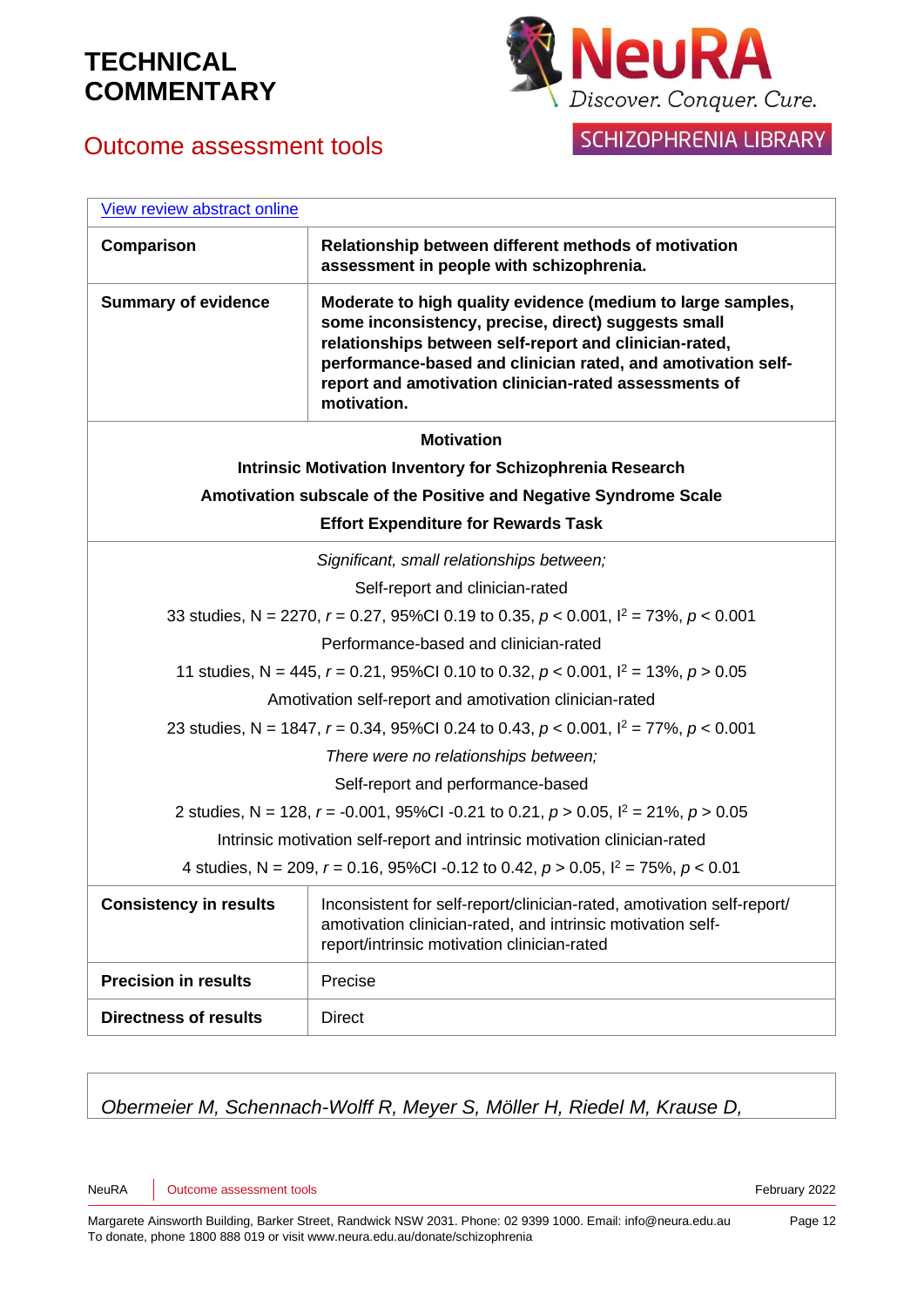## Outcome assessment tools



### **SCHIZOPHRENIA LIBRARY**

### *Seemüller F*

### **Is the PANSS used correctly? A systematic review**

### **BMC Psychiatry 2011; (11): 113**

[View review abstract online](http://www.ncbi.nlm.nih.gov/pubmed/21767349)

| Comparison                 | Assessment of the use of the PANSS instrument in scientific<br>research articles.                                                                                                                                                                                      |
|----------------------------|------------------------------------------------------------------------------------------------------------------------------------------------------------------------------------------------------------------------------------------------------------------------|
| <b>Summary of evidence</b> | Moderate to low quality evidence (unclear sample size, direct,<br>unable to assess consistency or precision) suggests 62% of<br>studies reviewed had incorrectly calculated ratios using the<br>PANSS, potentially resulting in inadvertently lower response<br>rates. |

#### **Correct calculation of proportions**

The PANSS is a 30-item interval scale, with the possible score for individual items ranging from 1-7. This implies that computations of ratios (e.g., % change from baseline) are not appropriate without first subtracting the minimum (e.g., 30 for the total score), to give a score range starting from zero.

24/39 (62%) of studies reviewed had used incorrect calculations using the PANSS, potentially resulting in inadvertently lower response rates.

| <b>Consistency in results</b> | Unable to assess; no measure of consistency is reported |
|-------------------------------|---------------------------------------------------------|
| <b>Precision in results</b>   | Unable to assess; no measure of precision is reported   |
| <b>Directness of results</b>  | <b>Direct</b>                                           |

### *O'Shea LE, Mitchell AE, Picchioni MM, Dickens GL*

**Moderators of the predictive efficacy of the Historical, Clinical and Risk Management-20 for aggression in psychiatric facilities: Systematic review and meta-analysis**

#### **Aggression and Violent Behavior 2013; 18: 255-270**

| Comparison | <b>Efficacy of the Historical, Clinical and Risk Management-20</b><br>scale (HCR-20) for predicting violence in psychiatric facilities. |
|------------|-----------------------------------------------------------------------------------------------------------------------------------------|
|            | Note: the HCR-20 comprises 20 items; the Historical Scale (H10)                                                                         |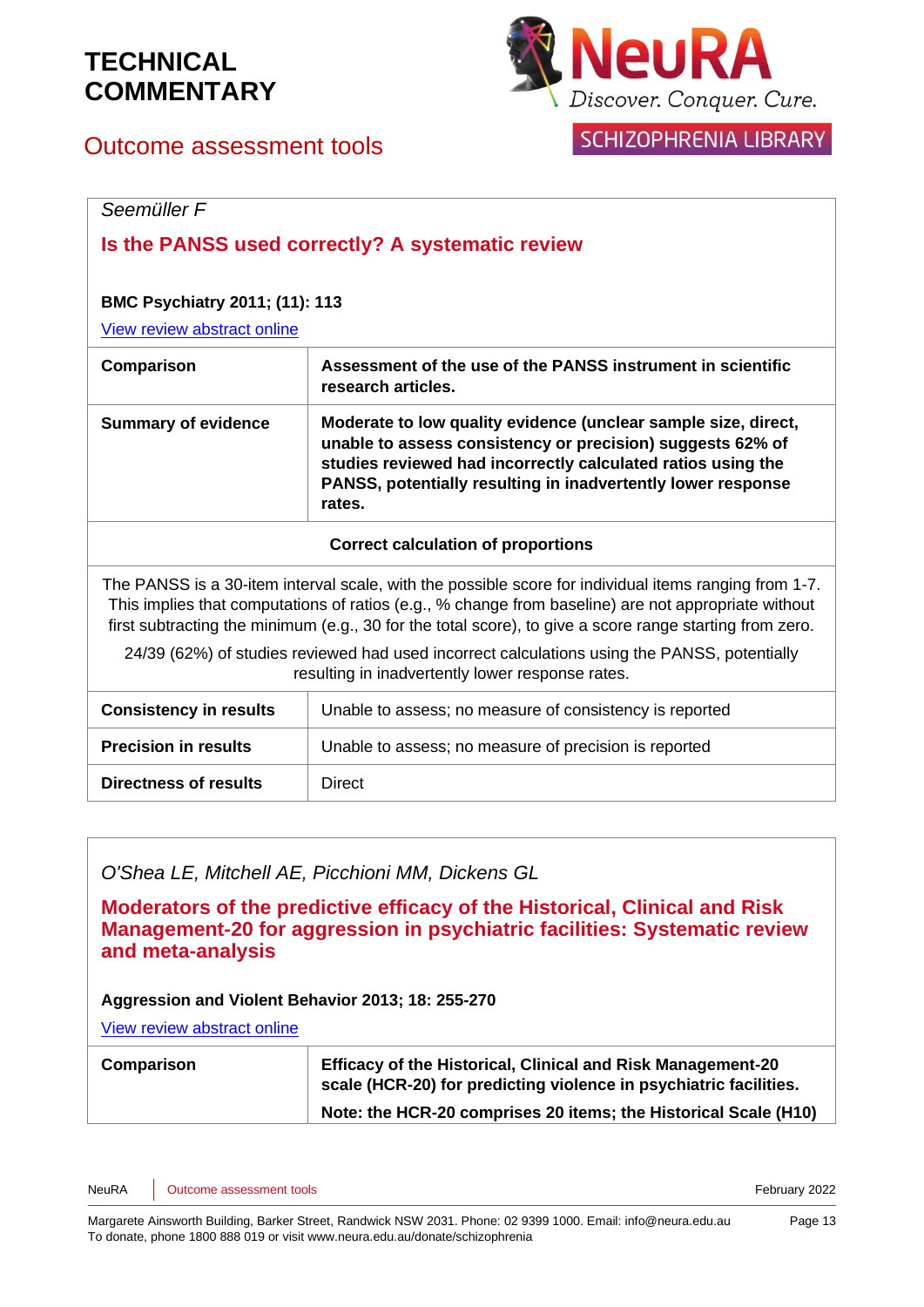

### SCHIZOPHRENIA LIBRARY

## Outcome assessment tools

|                                                                                                                                                                                                                    | contains ten items that are thought to be relatively static, and<br>reflect the individual's psychosocial adjustment and history of<br>violence; the Clinical Scale (C5) includes five dynamic risk<br>factors reflecting the individual's current or recent mental<br>health-related functioning; and the Risk Management Scale (R5)<br>includes five dynamic risk factors that reflect professional<br>opinions regarding the individual's ability to adjust to the<br>institution or community. There is also a final summary<br>judgment, which is an aggregate of the Historical and Clinical<br>scales (HC15). |
|--------------------------------------------------------------------------------------------------------------------------------------------------------------------------------------------------------------------|----------------------------------------------------------------------------------------------------------------------------------------------------------------------------------------------------------------------------------------------------------------------------------------------------------------------------------------------------------------------------------------------------------------------------------------------------------------------------------------------------------------------------------------------------------------------------------------------------------------------|
| <b>Summary of evidence</b>                                                                                                                                                                                         | Moderate to high quality evidence (large samples, mostly<br>precise, direct, some inconsistency) suggests good predictive<br>validity of the Historical, Clinical and Risk Management-20 scale<br>(HCR-20) for predicting violence in psychiatric facilities.                                                                                                                                                                                                                                                                                                                                                        |
|                                                                                                                                                                                                                    | The best predictive efficacy was for samples containing higher<br>proportions of patients with schizophrenia, women, and<br><b>Caucasians.</b>                                                                                                                                                                                                                                                                                                                                                                                                                                                                       |
|                                                                                                                                                                                                                    | <b>Predictive validity</b>                                                                                                                                                                                                                                                                                                                                                                                                                                                                                                                                                                                           |
|                                                                                                                                                                                                                    | Significant, medium to large effect of predictive validity for all scales of the HCR-20 total;                                                                                                                                                                                                                                                                                                                                                                                                                                                                                                                       |
| Any inpatient aggression: 18 studies, N = 1502, d = 0.654, 95%Cl 0.436 to 0.873, $p < 0.001$ , Q <sub>w</sub> =<br>305.79, $p < 0.001$                                                                             |                                                                                                                                                                                                                                                                                                                                                                                                                                                                                                                                                                                                                      |
| Verbal aggression: 2 studies, N = 186, d = 0.932, 95%Cl 0.414 to 1.45, $p < 0.001$ , Q <sub>w</sub> = 11.916, $p <$<br>0.001                                                                                       |                                                                                                                                                                                                                                                                                                                                                                                                                                                                                                                                                                                                                      |
| Any physical aggression: 13 studies, N = 1271, d = 0.604, 95%Cl 0.336 to 0.871, $p < 0.001$ , Q <sub>w</sub> =<br>276.676, $p < 0.001$                                                                             |                                                                                                                                                                                                                                                                                                                                                                                                                                                                                                                                                                                                                      |
| Physical to others: 10 studies, N = 1000, d = 0.421, 95%Cl 0.171 to 0.673, $p < 0.01$ , Q <sub>w</sub> = 140.923,<br>p < 0.001                                                                                     |                                                                                                                                                                                                                                                                                                                                                                                                                                                                                                                                                                                                                      |
| Physical to objects: 2 studies, N = 164, d = 0.758, 95%CI -0.008 to 1.524, $p > 0.05$ , Q <sub>w</sub> = 19.688, p<br>< 0.001                                                                                      |                                                                                                                                                                                                                                                                                                                                                                                                                                                                                                                                                                                                                      |
| Significant, medium effect of predictive validity of the H10 for any inpatient aggression and any<br>physical aggression to other people. No significant effect for verbal aggression or aggression to<br>objects; |                                                                                                                                                                                                                                                                                                                                                                                                                                                                                                                                                                                                                      |
| Any inpatient aggression: 20 studies, N = 1691, $d = 0.423$ , 95%Cl 0.266 to 0.58, $p < 0.001$ , Q <sub>w</sub> =<br>193.731, $p < 0.001$                                                                          |                                                                                                                                                                                                                                                                                                                                                                                                                                                                                                                                                                                                                      |
|                                                                                                                                                                                                                    | Verbal aggression :4 studies, N = 186, d = 0.295, 95%CI -0.407 to 0.996, $p > 0.05$ , $Q_w = 92.380$ , $p <$                                                                                                                                                                                                                                                                                                                                                                                                                                                                                                         |

Any physical aggression: 15 studies,  $N = 1460$ ,  $d = 0.375$ , 95%CI 0.200 to 0.551,  $p < 0.001$ ,  $Q_w =$ 155.296, *p* < 0.001

Physical to others: 9 studies, N = 827, *d* = 0.299, 95%CI 0.076 to 0.522, *p* < 0.01, Q<sup>w</sup> = 77.228, *p* <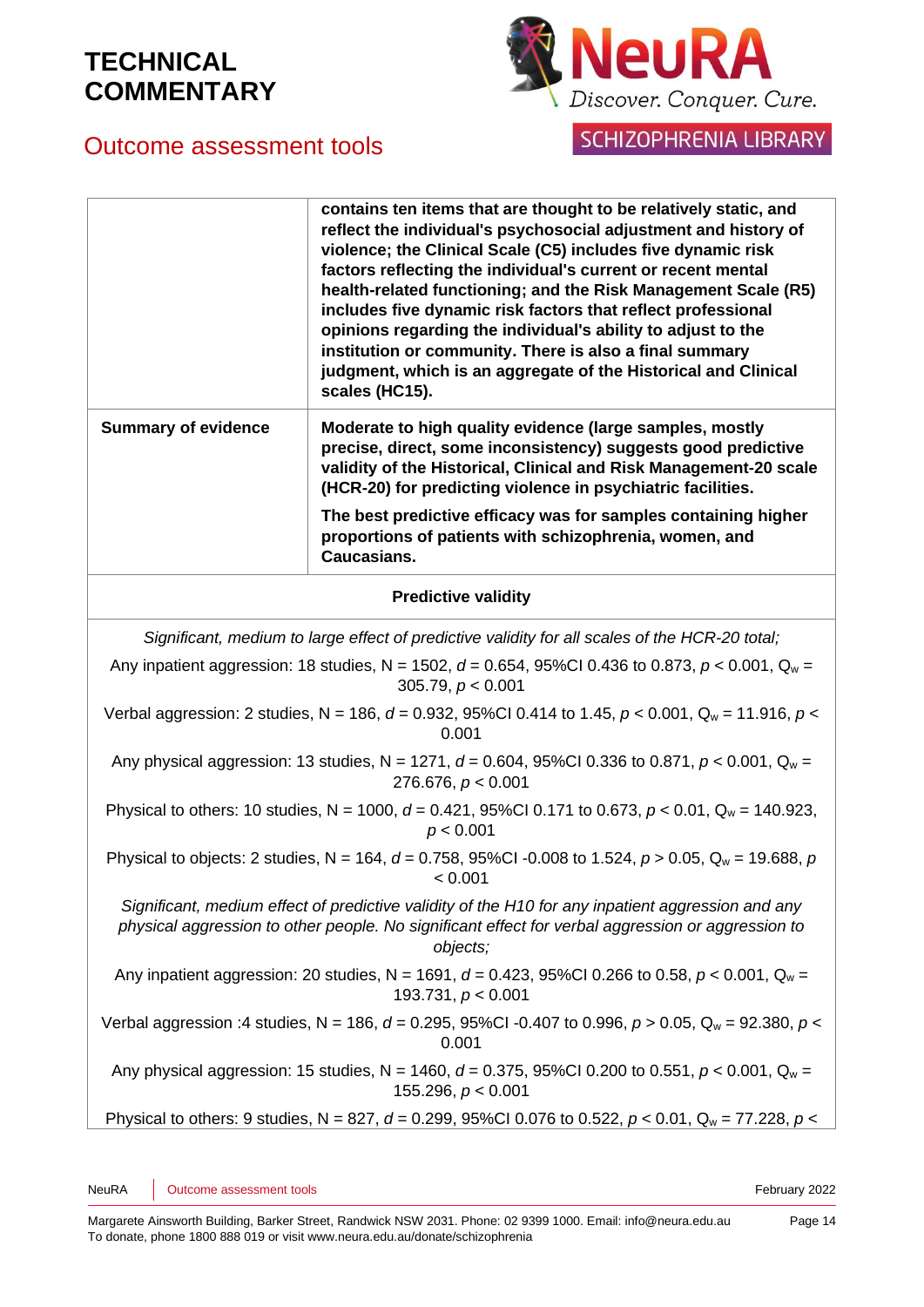## Outcome assessment tools



## SCHIZOPHRENIA LIBRARY

| 0.001                                                                                                                                                                                                               |
|---------------------------------------------------------------------------------------------------------------------------------------------------------------------------------------------------------------------|
| Physical to objects: 5 studies, N = 267, d = 0.303, 95%CI -0.276 to 0.881 1.025, $p > 0.05$ , Q <sub>w</sub> =<br>82.974, $p < 0.001$                                                                               |
| Significant, medium to large effect of predictive validity for all scales of the C5;                                                                                                                                |
| Any inpatient aggression: 21 studies, N = 1835, d = 0.743, 95%Cl 0.633 to 0.854, $p < 0.001$ , Q <sub>w</sub> =<br>110.711, $p < 0.001$                                                                             |
| Any physical aggression: 16 studies, N = 1145, $d = 0.73995\%$ CI 0.592 to 0.885, $p < 0.001$ , $Q_w =$<br>127.211, $p < 0.001$                                                                                     |
| Verbal aggression: 4 studies, N = 264, d = 0.970, 95%Cl 0.809 to 1.132, $p < 0.001$ , $Q_w = 4.914$ , $p >$<br>0.05                                                                                                 |
| Physical to others: 8 studies, N = 802, d = 0.714, 95%Cl 0.545 to 0.883, p < 0.001, Q <sub>w</sub> = 37.485, p<br>< 0.001                                                                                           |
| Physical to objects: 4 studies, N = 242, $d$ = 0.877, 95%CI 0.618 to 1.135, $p$ < 0.001, Q <sub>w</sub> = 11.034, $p$<br>< 0.05                                                                                     |
| Significant, medium to large effect of predictive validity for all scales of the R5;                                                                                                                                |
| Any inpatient aggression: 14 studies, N = 1211, $d = 0.602$ , 95%Cl 0.428 to 0.776, $p < 0.001$ , Q <sub>w</sub> =<br>116.220, $p < 0.001$                                                                          |
| Any physical aggression: 10 studies, N = 1061, d = 0.618, 95%Cl 0.390 to 0.846, $p < 0.001$ , Q <sub>w</sub> =<br>123.924, $p > 0.05$                                                                               |
| Verbal aggression: 2 studies, N = 186, d = 0.977, 95%Cl 0.802 to 1.153, $p < 0.001$ , Q <sub>w</sub> = 1.426, $p >$<br>0.05                                                                                         |
| Physical to others: 6 studies, N = 724, d = 0.539, 95%Cl 0.281 to 0.797, p < 0.001, Q <sub>w</sub> = 58.772, p<br>< 0.001                                                                                           |
| Physical to objects: 2 studies, N = 164, d = 0.832, 95%CI 0.375 to 1.289, $p < 0.001$ , Q <sub>w</sub> = 7.021 $p <$<br>0.01                                                                                        |
| Significant, medium effect of predictive validity of the HC15 for any inpatient aggression and any<br>physical aggression. No significant effect for verbal aggression or aggression to other people or<br>objects; |
| <b>HC15</b>                                                                                                                                                                                                         |
| Any inpatient aggression: 5 studies, N = 440, $d = 0.545$ , 95%CI 0.208 to 0.882, p < 0.01, Q <sub>w</sub> =<br>47.440, $p < 0.001$                                                                                 |
| Any physical aggression: 5 studies, N = 440, $d = 0.472$ , 95%Cl 0.149 to 0.765, p < 0.01, Q <sub>w</sub> =<br>43.633, $p < 0.001$                                                                                  |
| Verbal aggression: 2 studies, N = 78, d = 0.484, 95%CI -0.797 to 1.765, $p > 0.05$ , Q <sub>w</sub> = 32.763, $p <$<br>0.001                                                                                        |
| Physical to others: 2 studies, N = 78, d = 0.727, 95%CI- 0.271 to 1.726, $p > 0.05$ , $Q_w = 19.915$ , $p <$<br>0.001                                                                                               |
| Physical to objects: 2 studies, N = 78, d = 0.509, 95%Cl -1.137 to 2.154, $p > 0.05$ , Q <sub>w</sub> = 54.068, $p <$                                                                                               |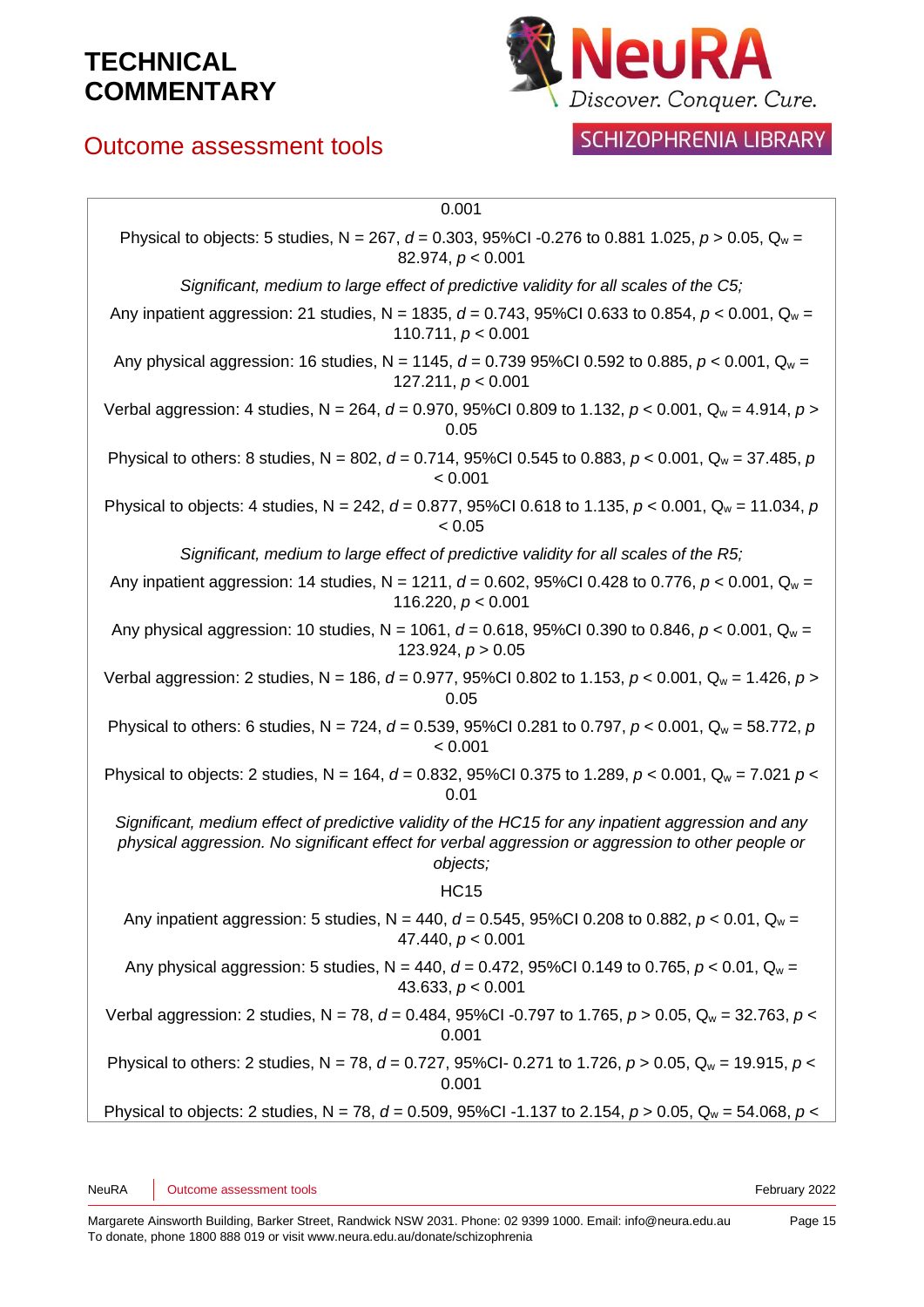## Outcome assessment tools



### **SCHIZOPHRENIA LIBRARY**

0.001

Moderator analyses showed that for the HCR-20 total, H10 and R5, larger effect sizes were obtained from studies with a larger proportion of patients with a diagnosis of schizophrenia. For the HC15, smaller effect sizes were obtained from studies with a larger proportion of males in their sample, and larger effect sizes obtained from studies with a higher risk of bias. For H10, larger effect sizes were associated with studies containing a larger proportion of Caucasian patients.

The amount of variability not explained by each of these moderators was not significant.

Authors state that 4 studies had a low risk of bias, 7 studies had a high risk of bias and 9 studies the risk of bias was unclear. No risk of publication bias was detected.

| <b>Consistency in results</b> | Mostly inconsistent for overall analyses, consistent for moderator<br>analyses |
|-------------------------------|--------------------------------------------------------------------------------|
| <b>Precision in results</b>   | Mostly precise                                                                 |
| <b>Directness of results</b>  | Direct                                                                         |

*Papaioannou D, Brazier J, Parry G*

**How Valid and Responsive Are Generic Health Status Measures, such as EQ-5D and SF-36, in Schizophrenia? A Systematic Review**

#### **Value in Health 2011; 14: 907-920**

| Comparison                 | Assessment of the construct validity and responsiveness of two<br>generic health-related quality of life profile measures; the short<br>form health surveys (SF-36 and SF-12), and two preference-<br>based health-related quality of life measures; short form health<br>survey (SF-6D) and EuroQol-5D (EQ-5D) in people with<br>schizophrenia. |
|----------------------------|--------------------------------------------------------------------------------------------------------------------------------------------------------------------------------------------------------------------------------------------------------------------------------------------------------------------------------------------------|
| <b>Summary of evidence</b> | Moderate to low quality evidence (unclear sample size, direct,<br>unable to assess consistency or precision) suggests good<br>'known groups' validity for the SF-36, but inconsistent<br>convergent validity and poor responsiveness.                                                                                                            |
|                            | Low quality evidence (mostly single studies with unclear sample<br>sizes) is unable to determine known groups validity or<br>responsiveness of the EQ-5D, and psychometric properties of<br>the SF-12 or SF-6D.                                                                                                                                  |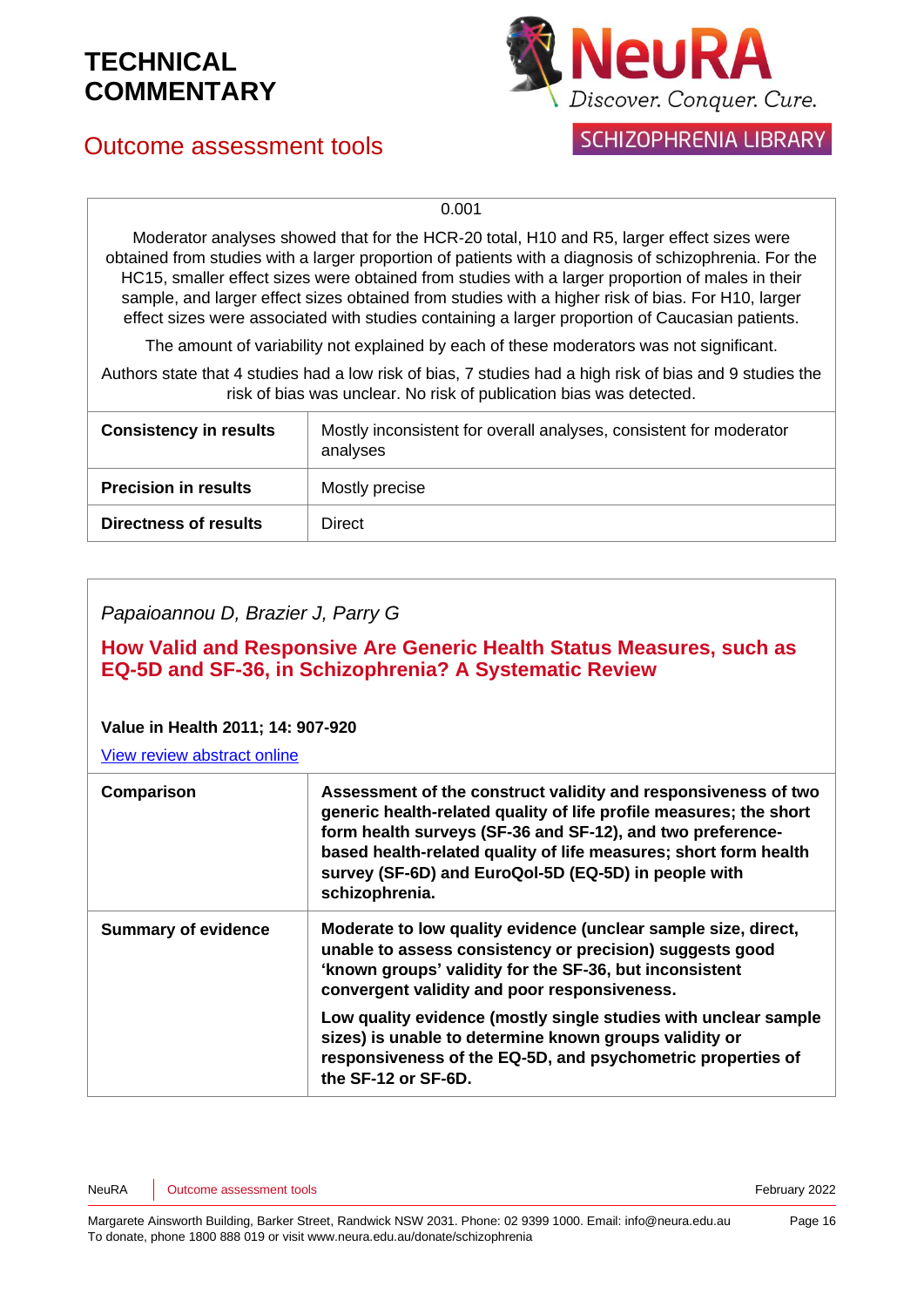## Outcome assessment tools



## **SCHIZOPHRENIA LIBRARY**

### **EQ-5D**

### **Convergent validity**

### Symptoms

3 studies reported medium to strong correlations with the PANSS, SCL-90R, CGI-S or BPRS. 2 studies reported weak or no correlations with the PANSS. 1 study reported medium to strong correlations with depression or anxiety measures.

### Functioning

1 study reported no correlations with the GAF or SOFAS, but 2 studies reported medium to strong correlations with these measures. 1 study reported medium to strong correlations with the HoNOS, and weak to medium correlations with the GARF.

#### Quality of Life

1 study reported medium correlations with the S-QoL, but 1 study reported no correlations with the QLS.

### **Known groups validity**

1 study reported significant differences in EQ-5D index scores between individuals defined as "severe" or "less severe" on the PANSS, HAM-D and GAF.

### **Responsiveness**

1 study reported weak correlations with changes > 25%, but not < 25% on the BPRS. 1 study reported significant correlations with the PANSS positive, AHRS and the GSDS, but not with any other measures of symptom severity.

#### **Distribution properties**

2 studies reported that the EQ-5D was normally distributed, but 1 study reported a moderate ceiling effect (where 21% of participants achieved maximum score).

### **SF-36**

### **Convergent validity**

#### Symptoms

5 studies reported weak or no correlations with symptom measures (various measures). 2 studies reported medium correlations with PANSS scores, and 1 study reported medium correlations with BPRS scores. 2 studies reported weak correlations with depressive symptoms measured by MADRS or CDS scores, and 1 study reported medium correlations with the MADRS or the CDSS.

#### Functioning

1 study reported weak to medium correlations with GAF scores, and 1 study reported strong correlations with GAF scores. 2 studies reported strong correlations with the SOFAS.

#### Quality of Life

1 study reported very weak correlations with the QLS, but 2 studies reported moderate to very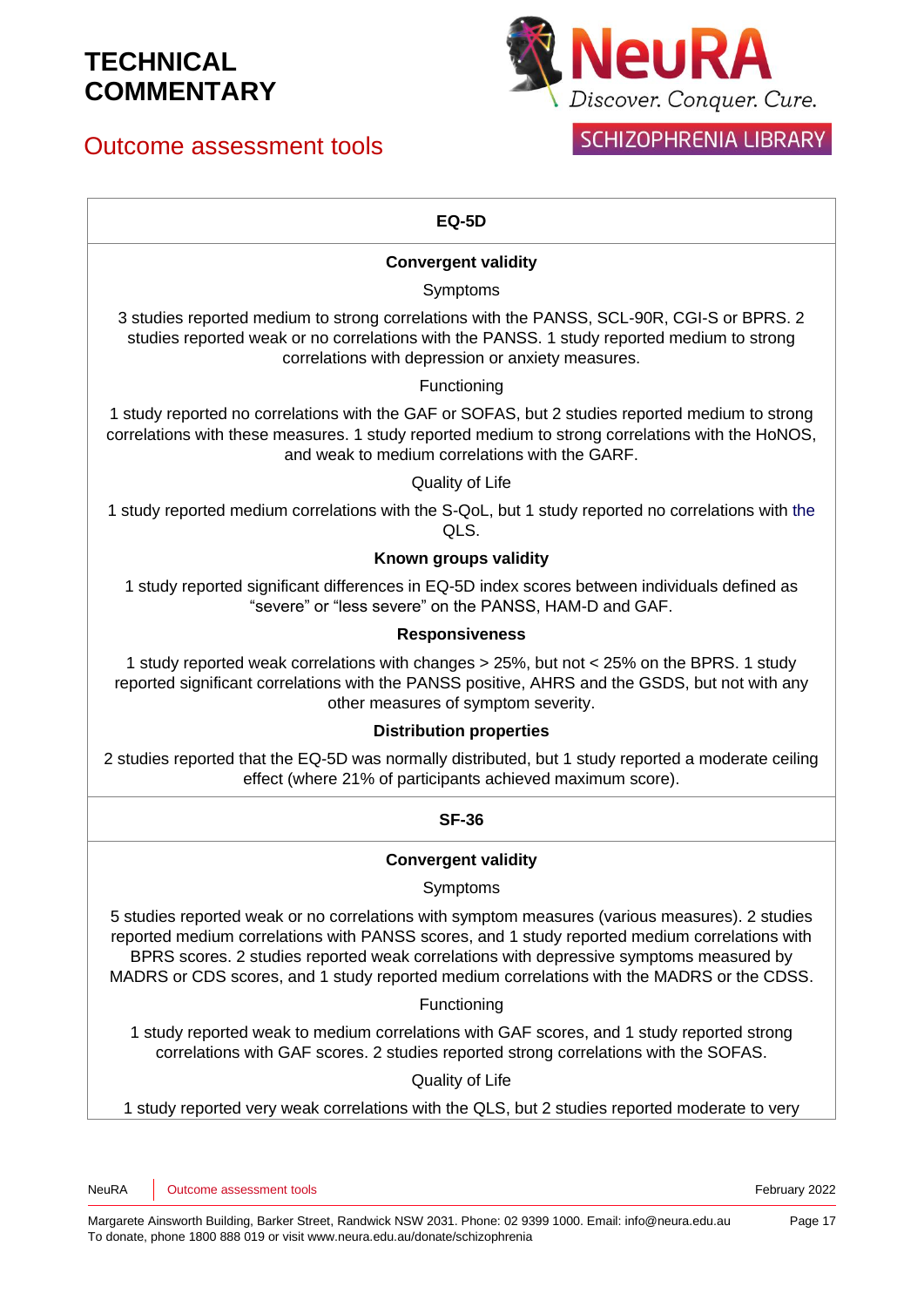## Outcome assessment tools



### **SCHIZOPHRENIA LIBRARY**

strong correlations with World Health Organization quality of life instruments.

#### **Known groups validity**

Authors report that nine of 11 studies found statistically significant differences in results between individuals with schizophrenia and normative values.

#### **Responsiveness**

4 studies reported weak or no correlations with changes over time on the PANSS. 1 study reported weak correlations with changes on the PANSS positive scale and the MADRS. 1 study reported a weak correlation with changes on the CDSS and the ESRS. 2 studies reported no correlations for improved/remitted, or not improved/non-remitted, apart from a weak correlation with improved social functioning (reported in 1 study).

#### **Distribution properties**

1 study reported that scores on the SF-36 were normally distributed with no evidence of floor or ceiling effects.

#### **SF-12**

#### **Known groups validity**

1 study reported that individuals with psychosis were significantly more likely to report disability on the SF-12 than individuals with no mental health disorder.

#### **SF-6D**

#### **Convergent validity and responsiveness**

Symptoms

1 study reported medium correlations with the BPRS, and when changes occurred on the BPRS (> 25%), changes in the SF-6D were correlated weakly.

#### **Distribution properties**

The same study reported that scores on the SF-6D were found to be normally distributed with no evidence of floor or ceiling effects.

| <b>Consistency in results</b> | Unable to assess; no measure of consistency is reported |
|-------------------------------|---------------------------------------------------------|
| <b>Precision in results</b>   | Unable to assess; no measure of precision is reported   |
| <b>Directness of results</b>  | Direct                                                  |

*Preston E, Hansen L*

### **A systematic review of suicide rating scales in schizophrenia**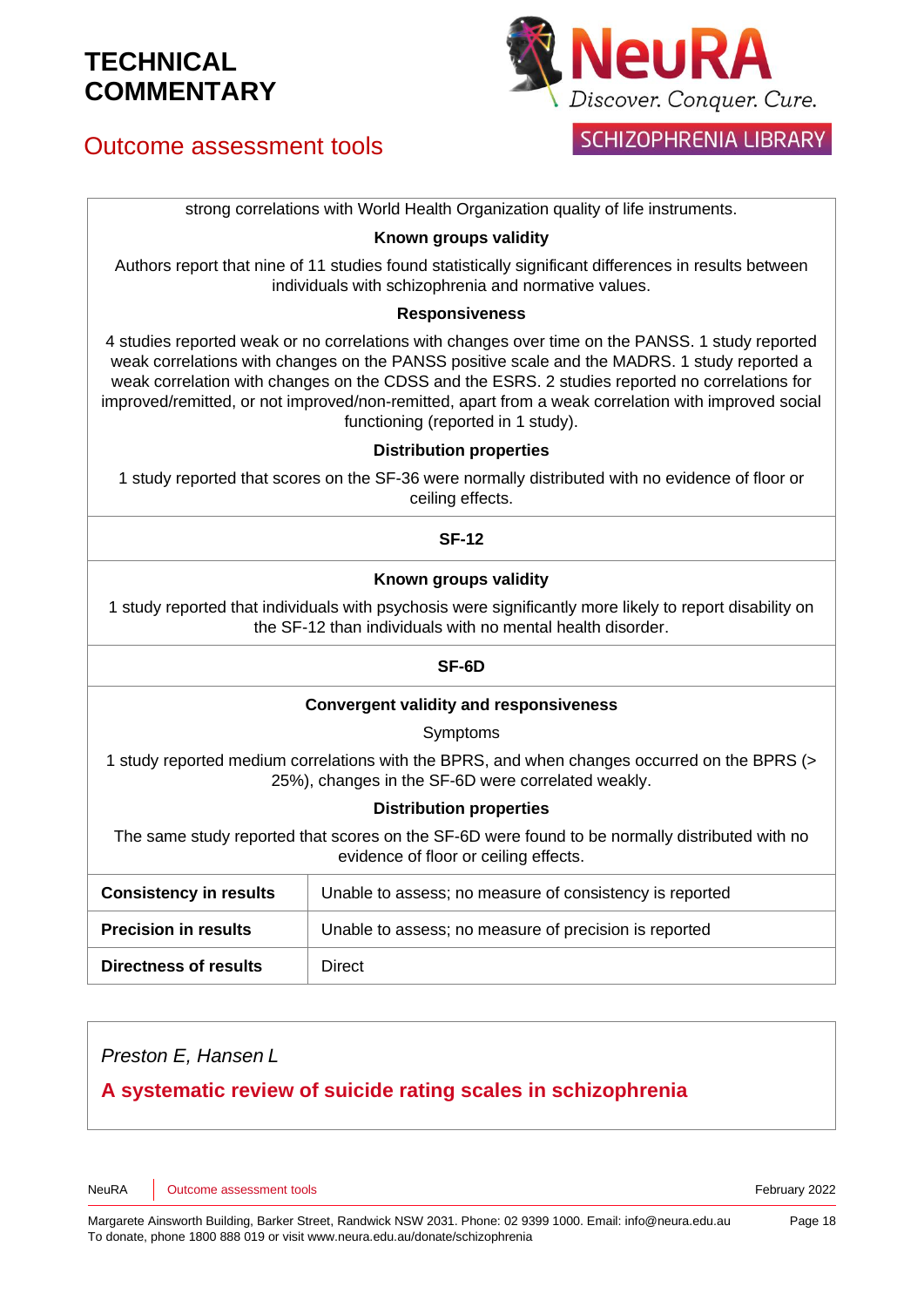

## Outcome assessment tools

| Crisis: Journal of Crisis Intervention & Suicide 2005; 26(4): 170-80                                                                                                                                                                                                                                                                                                                                                                    |                                                                                                                                                                                                                         |
|-----------------------------------------------------------------------------------------------------------------------------------------------------------------------------------------------------------------------------------------------------------------------------------------------------------------------------------------------------------------------------------------------------------------------------------------|-------------------------------------------------------------------------------------------------------------------------------------------------------------------------------------------------------------------------|
| View review abstract online                                                                                                                                                                                                                                                                                                                                                                                                             |                                                                                                                                                                                                                         |
| Comparison                                                                                                                                                                                                                                                                                                                                                                                                                              | Description of tools for assessing suicide risk in people with<br>schizophrenia.                                                                                                                                        |
| <b>Summary of evidence</b>                                                                                                                                                                                                                                                                                                                                                                                                              | Moderate to low quality evidence (mostly small samples, direct,<br>unable to assess consistency or precision) is unclear as to the<br>most effective assessment scaled for suicidality in people with<br>schizophrenia. |
| <b>Suicidal risk scales</b>                                                                                                                                                                                                                                                                                                                                                                                                             |                                                                                                                                                                                                                         |
| Five scales were identified that aim to predict suicidality in people with schizophrenia.                                                                                                                                                                                                                                                                                                                                               |                                                                                                                                                                                                                         |
| Stephens' Scale for Suicide Risk in Schizophrenia: N = 1212 inpatients. High score was<br>insufficiently specific to predict suicide risk but may be a useful warning for suicide potential. Note<br>that the scale was constructed their own scale based on risk factors found in their study.                                                                                                                                         |                                                                                                                                                                                                                         |
| Schizophrenia Suicide Risk Scale: $N = 69$ , inter-rater reliability kappa = 0.79 (SD 0.30). Authors<br>found this scale was of most benefit for patients at very low or very high risk of suicide but lacked<br>sensitivity for detecting people at medium risk. The items with the strongest predictive power were<br>'communicated suicide plans', 'suicide attempts', 'loss of job', 'observed depression', and 'suicide<br>plans'. |                                                                                                                                                                                                                         |
| Scale for Suicide Ideation: $N = 105$ , high correlations ( $> 0.90$ ) between patient self-report and<br>clinician rated versions. The sample included other diagnoses so the utility for schizophrenia is<br>unclear.                                                                                                                                                                                                                 |                                                                                                                                                                                                                         |
| Beck Scale for Suicide Ideation: self-report version of the SSI, $N = 142$ inpatients. High correlations<br>reported between BSI score and previous suicide attempts. The sample also included affective<br>psychoses so the utility for schizophrenia is unclear.                                                                                                                                                                      |                                                                                                                                                                                                                         |
| InterSePT Scale for Suicidal Thinking: Study 1: $N = 22$ , mean inter-rater reliability kappa = 0.90.<br>Study 2: N = 980, found the ISST total score was associated with PANSS scores and measures of<br>substance use. Authors suggest this scale may currently present the most useful option for<br>assessing suicide risk.                                                                                                         |                                                                                                                                                                                                                         |
| <b>Consistency in results</b>                                                                                                                                                                                                                                                                                                                                                                                                           | Unable to assess; no measure of consistency is reported                                                                                                                                                                 |
| <b>Precision in results</b>                                                                                                                                                                                                                                                                                                                                                                                                             | Unable to assess; no measure of precision is reported                                                                                                                                                                   |
| <b>Directness of results</b>                                                                                                                                                                                                                                                                                                                                                                                                            | <b>Direct</b>                                                                                                                                                                                                           |

*Register-Brown K, Hong LE*

### **Reliability and validity of methods for measuring the duration of untreated**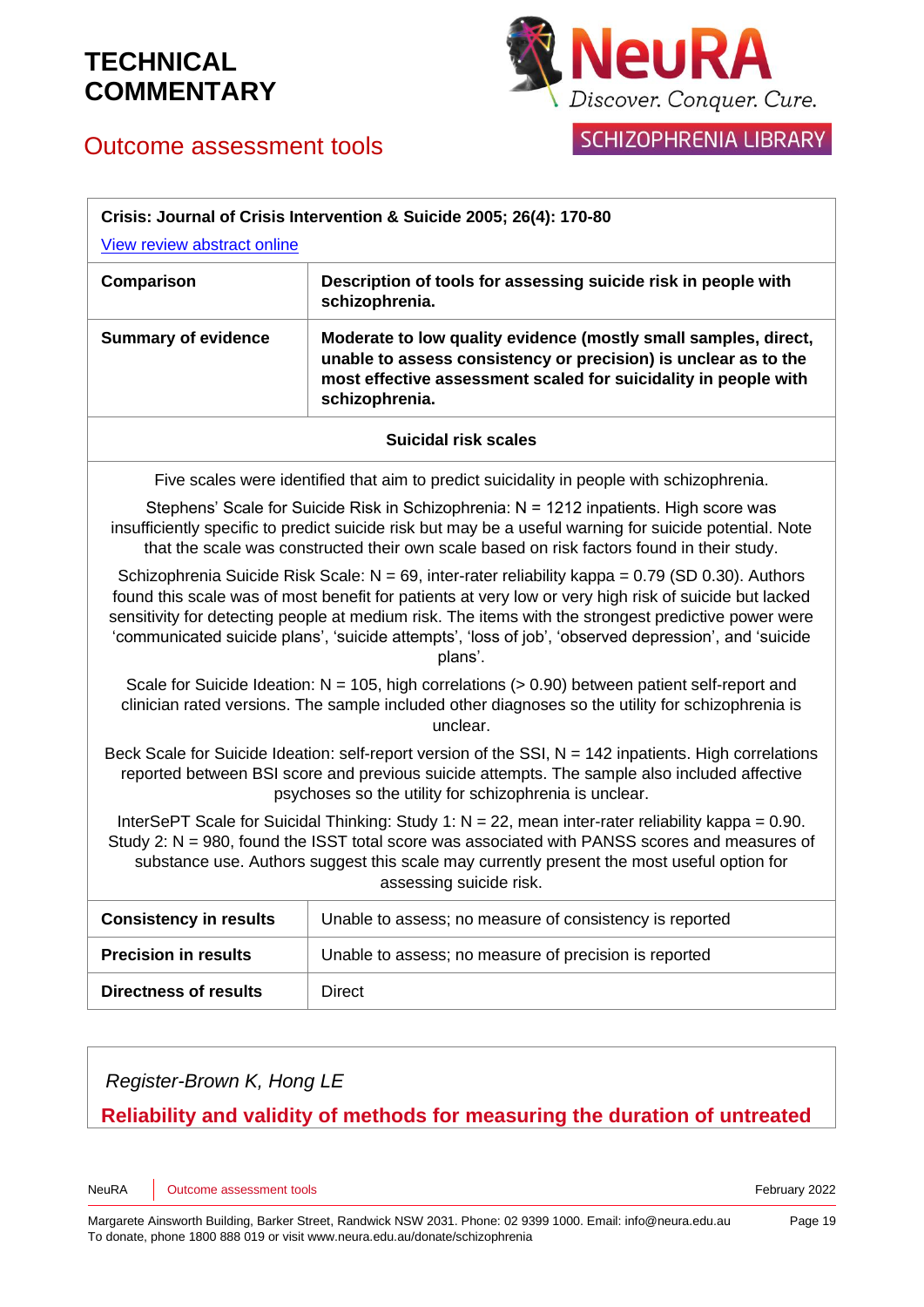

## SCHIZOPHRENIA LIBRARY

## Outcome assessment tools

|                                                                                                                                                                                          | psychosis: A quantitative review and meta-analysis                                                                                                                                                                                                                               |
|------------------------------------------------------------------------------------------------------------------------------------------------------------------------------------------|----------------------------------------------------------------------------------------------------------------------------------------------------------------------------------------------------------------------------------------------------------------------------------|
| Schizophrenia Research 160; 2014: 20-26                                                                                                                                                  |                                                                                                                                                                                                                                                                                  |
| View review abstract online                                                                                                                                                              |                                                                                                                                                                                                                                                                                  |
| Comparison                                                                                                                                                                               | Reliability and validity of assessment tools that measure the<br>duration of untreated psychosis, psychosis onset and treatment<br>onset.                                                                                                                                        |
| <b>Summary of evidence</b>                                                                                                                                                               | Moderate quality evidence (medium to large samples, direct,<br>inconsistent, unable to assess precision) suggests good inter-<br>rater reliability and small predictive validity for tools assessing<br>duration of untreated psychosis, psychosis onset and treatment<br>onset. |
| Inter-rater reliability                                                                                                                                                                  |                                                                                                                                                                                                                                                                                  |
|                                                                                                                                                                                          | Authors state that all scales had good inter-rater reliability;                                                                                                                                                                                                                  |
|                                                                                                                                                                                          | Clinical Interview: 55 studies, $N = 10,089$ , DUP ICC = 0.7 to 1.0                                                                                                                                                                                                              |
| Chart Review: 6 studies, $N = 497$ , DUP ICC = 0.73                                                                                                                                      |                                                                                                                                                                                                                                                                                  |
| Beiser Scale: 11 studies, $N = 786$ , DUP ICC = 0.79 to 0.98, Psychosis onset ICC = 0.94 to 0.98,<br>Treatment onset $ICC = 0.95$                                                        |                                                                                                                                                                                                                                                                                  |
| Comprehensive Assessment of Symptoms and History: 4 studies, $N = 337$ , DUP ICC = 0.87 to 1.00,<br>Psychosis onset ICC = $0.96$ , Treatment onset ICC = $0.96$ to 1.00                  |                                                                                                                                                                                                                                                                                  |
| Circumstances of Onset and Relapse Schedule: 7 studies, N = 259, DUP ICC= 0.71 to 0.98                                                                                                   |                                                                                                                                                                                                                                                                                  |
| Interview for the Retrospective Assessment of the Onset of Schizophrenia: 11 studies, $N = 1089$ ,<br>DUP $k = 0.6$ to 0.95, Psychosis onset PA = 77%, Treatment onset PA = 80 to 100%   |                                                                                                                                                                                                                                                                                  |
| Nottingham Onset Schedule: 2 studies, N = 1740, DUP ICC = 0.95 to 0.99, Psychosis onset PA =<br>70%                                                                                      |                                                                                                                                                                                                                                                                                  |
| Positive and Negative Syndrome Scale for Schizophrenia (modified): 18 studies, N = 1969, DUP<br>$ICC = 0.9$ to 0.99                                                                      |                                                                                                                                                                                                                                                                                  |
| Psychiatric and Personal History Schedule: 4 studies, N = 277, DUP ICC = 0.90                                                                                                            |                                                                                                                                                                                                                                                                                  |
| Royal Park Multidiagnostic Instrument for Psychosis: 6 studies, $N = 661$ , DUP $k = 0.79$ , Psychosis<br>onset $k = 0.79$                                                               |                                                                                                                                                                                                                                                                                  |
| Symptom Onset in Schizophrenia Inventory: 7 studies, $N = 937$ , DUP ICC = 0.99, Psychosis onset<br>$ICC = 1.0$                                                                          |                                                                                                                                                                                                                                                                                  |
| <b>Predictive validity</b>                                                                                                                                                               |                                                                                                                                                                                                                                                                                  |
| Authors report small effect sizes overall, and that no instrument had clearly larger effect sizes<br>across different categories of outcomes or when all outcomes were grouped together. |                                                                                                                                                                                                                                                                                  |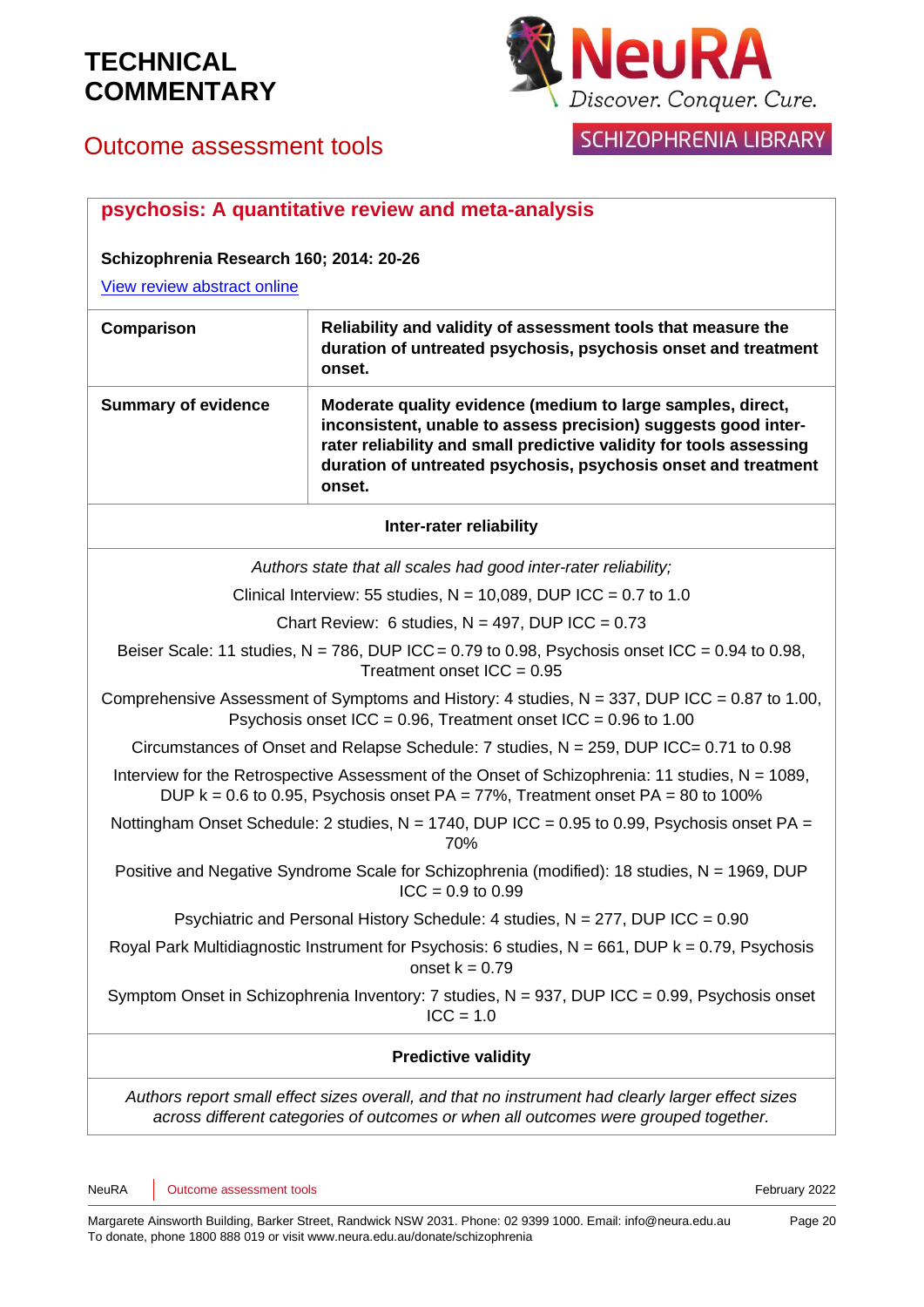## Outcome assessment tools



**SCHIZOPHRENIA LIBRARY** 

*All scales combined had significant predictive value for;* All outcomes combined: 132 studies, z = 0.18,*p* < 0.001 Treatment adherence: 6 studies, z = 0.14,*p* < 0.001 Overall functioning: 49 studies, z = 0.22,*p* < 0.001 Imaging outcomes: 14 studies, z = 0.25,*p* < 0.001 Negative symptoms: 32 studies, z = 0.21,*p* < 0.001 Positive symptoms: 27 studies, z = 0.22,*p* < 0.001 Neurocognition: 19 studies, z = 0.20,*p* < 0.001 Relapse risk: 29 studies, z = 0.21,*p* < 0.001 Suicidality/ violence: 15 studies, z = 0.084,*p* < 0.001 *Clinical interview had significant predictive value for;* All outcomes combined: 55 studies, z = 0.17,*p* < 0.001 Treatment adherence:  $3$  studies,  $z = 0.15$ ,  $p < 0.05$ Overall functioning: 18 studies, z = 0.21,*p* < 0.001 Imaging outcomes: 8 studies, z = 0.32,*p* < 0.001 Negative symptoms: 11 studies, z = 0.19,*p* < 0.001 Positive symptoms: 9 studies, z = 0.24,*p* < 0.001 Neurocognition: 8 studies, z = 0.29,*p* < 0.001 Relapse risk: 12 studies, z = 0.22,*p* < 0.001 *But not for:* Suicidality/violence: 5 studies, z = 0.07,*p* > 0.05 *Chart review had significant predictive value for;* All outcomes combined: 6 studies, z = 0.32,*p* < 0.001 Relapse risk: 2 studies, z = 0.37,*p* < 0.05 *But not for;* Imaging outcomes: 1 study, z = 0.27,*p* > 0.05 Suicidality/violence: 2 studies, z = 0.03,*p* > 0.05 Overall functioning: 3 studies, z = 0.14,*p* > 0.05 *Basel Interview had no significant predictive value for;* Neurocognition: 1 study, z = 0.19, *p* > 0.05 *Beiser Scale had significant predictive value for;* All outcomes combined: 11 studies, z = 0.20,*p* < 0.001 Overall functioning: 5 studies, z = 0.30,*p* < 0.05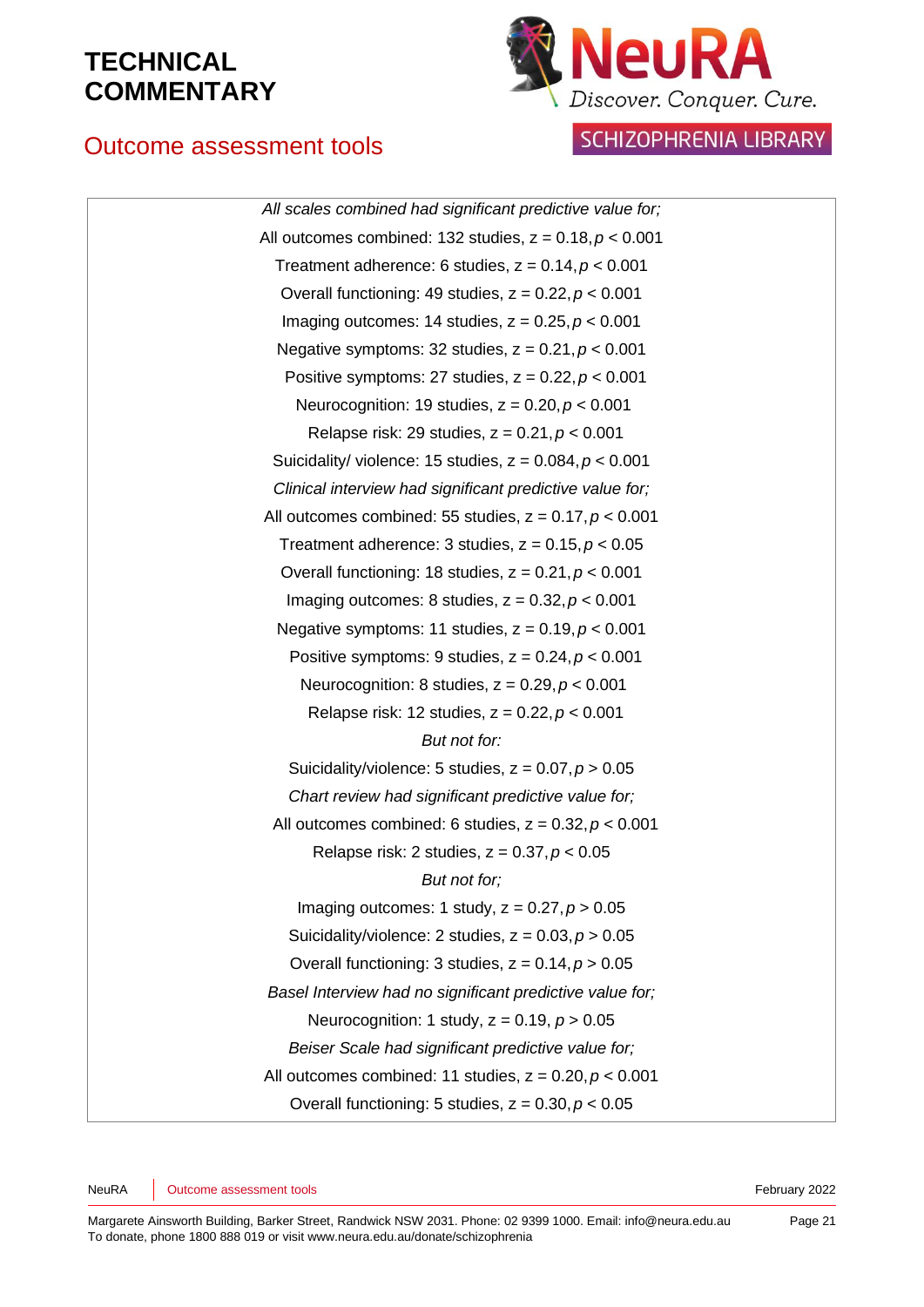## Outcome assessment tools



## SCHIZOPHRENIA LIBRARY

| Negative symptoms: 2 studies, $z = 0.33$ , $p < 0.001$                                                            |
|-------------------------------------------------------------------------------------------------------------------|
| Positive symptoms: 3 studies, $z = 0.28$ , $p < 0.001$                                                            |
| Neurocognition: 1 study, $z = 0.44$ , $p < 0.05$                                                                  |
| Suicidality/ violence: 2 studies, $z = 0.16$ , $p < 0.05$                                                         |
| But not for;                                                                                                      |
| Treatment adherence: 2 studies, $z = 0.05$ , $p > 0.05$                                                           |
| Relapse risk: 2 studies, $z = 0.02$ , $p > 0.05$                                                                  |
| Comprehensive Assessment of Symptoms and History had significant predictive value for;                            |
| All outcomes combined: 4 studies, $z = 0.12$ , $p < 0.05$                                                         |
| Overall functioning: 2 studies, $z = 0.14$ , $p < 0.05$                                                           |
| Imaging outcomes: 2 studies, $z = 0.14$ , $p < 0.05$                                                              |
| But not for;                                                                                                      |
| Negative symptoms: 1 study, $z = 0.02$ , $p > 0.05$                                                               |
| Positive symptoms: 1 study, $z = 0.12$ , $p > 0.05$                                                               |
| Neurocognition: 1 study, $z = 0.15$ , $p > 0.05$                                                                  |
| Circumstances of Onset and Relapse Schedule had significant predictive value for;                                 |
| All outcomes combined: 7 studies, $z = 0.006$ , $p < 0.05$                                                        |
| Overall functioning: 2 studies, $z = 0.19$ , $p < 0.001$                                                          |
| Imaging outcomes: 1 study, $z = 0.22$ , $p < 0.05$                                                                |
| Negative symptoms: 3 studies, $z = 0.18$ , $p < 0.05$                                                             |
| Positive symptoms: 2 studies, $z = 0.22$ , $p < 0.001$                                                            |
| But not for:                                                                                                      |
| Neurocognition: 2 studies, $z = 0.19$ , $p > 0.05$                                                                |
| Relapse risk: 2 studies, $z = 0.11$ , $p > 0.05$                                                                  |
| Interview for the Retrospective Assessment of the Onset of Schizophrenia had significant predictive<br>value for; |
| All outcomes combined: 11 studies, $z = 0.17$ , $p < 0.001$                                                       |
| Overall functioning: 5 studies, $z = 0.17$ , $p < 0.001$                                                          |
| Negative symptoms: 5 studies, $z = 0.10$ , $p < 0.05$                                                             |
| Positive symptoms: 4 studies, $z = 0.15$ , $p < 0.05$                                                             |
| Neurocognition: 2 studies, $z = 0.26$ , $p < 0.05$                                                                |
| But not for;                                                                                                      |
| Relapse risk: 4 studies, $z = 0.14$ , $p > 0.05$                                                                  |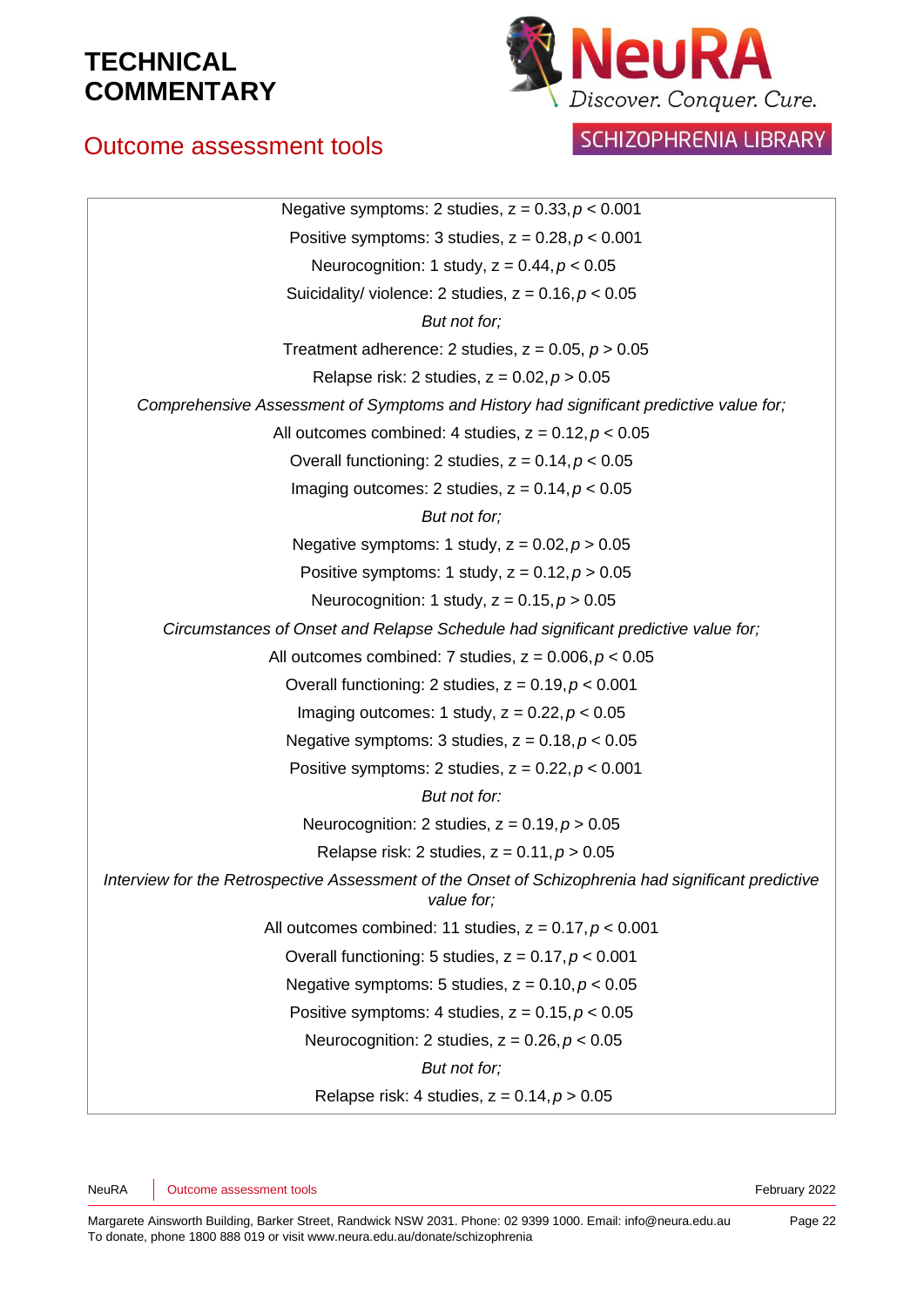## Outcome assessment tools



SCHIZOPHRENIA LIBRARY

| Nottingham Onset Schedule had significant predictive value for;                                            |  |  |
|------------------------------------------------------------------------------------------------------------|--|--|
| Imaging outcomes: 1 study, $z = 0.68$ , $p < 0.001$                                                        |  |  |
| But not for;                                                                                               |  |  |
| Suicidality/ violence: 1 study, $z = -0.02$ , $p > 0.05$                                                   |  |  |
| Overall functioning: 2 studies, $z = 0.12$ , $p > 0.05$                                                    |  |  |
| Positive and Negative Syndrome Scale for Schizophrenia (modified) had significant predictive value<br>for; |  |  |
| All outcomes combined: 18 studies, $z = 0.16$ , $p < 0.001$                                                |  |  |
| Treatment adherence: 1 study, $z = 0.19$ , $p < 0.05$                                                      |  |  |
| Overall functioning: 10 studies, $z = 0.20$ , $p < 0.001$                                                  |  |  |
| Negative symptoms: 7 studies, $z = 0.20$ , $p < 0.05$                                                      |  |  |
| Relapse risk: 5 studies, $z = 0.15$ , $p < 0.05$                                                           |  |  |
| Suicidality/ violence: 3 studies, $z = 0.19$ , $p < 0.001$                                                 |  |  |
| But not for;                                                                                               |  |  |
| Positive symptoms: 6 studies, $z = 0.11$ , $p > 0.05$                                                      |  |  |
| Neurocognition: 1 study, $z = 0.10$ , $p > 0.05$                                                           |  |  |
| Psychiatric and Personal History Schedule had significant predictive value for;                            |  |  |
| All outcomes combined: 4 studies, $z = 0.23$ , $p < 0.05$                                                  |  |  |
| Imaging outcomes: 1 study, $z = 0.35$ , $p < 0.05$                                                         |  |  |
| But not for;                                                                                               |  |  |
| Neurocognition: 1 study, $z = 0.03$ , $p > 0.05$                                                           |  |  |
| Overall functioning: 2 studies, $z = 0.45$ , $p > 0.05$                                                    |  |  |
| Royal Park Multi-diagnostic Instrument for Psychosis had significant predictive value for;                 |  |  |
| All outcomes combined: 6 studies, $z = 0.20$ , $p < 0.001$                                                 |  |  |
| Overall functioning: 3 studies, $z = 0.33$ , $p < 0.001$                                                   |  |  |
| Negative symptoms: 2 studies, $z = 0.29$ , $p < 0.001$                                                     |  |  |
| Positive symptoms: 2 studies, $z = 0.31$ , $p < 0.05$                                                      |  |  |
| Neurocognition: 1 study, $z = 0.38$ , $p < 0.001$                                                          |  |  |
| Relapse risk: 1 study, $z = 0.33$ , $p < 0.001$                                                            |  |  |
| But not for:                                                                                               |  |  |
| Suicidality/ violence: 1 study, $z = 0.02$ , $p > 0.05$                                                    |  |  |
| Symptom Onset in Schizophrenia Inventory had significant predictive value for;                             |  |  |
| All outcomes combined: 7 studies, $z = 0.16$ , $p < 0.001$                                                 |  |  |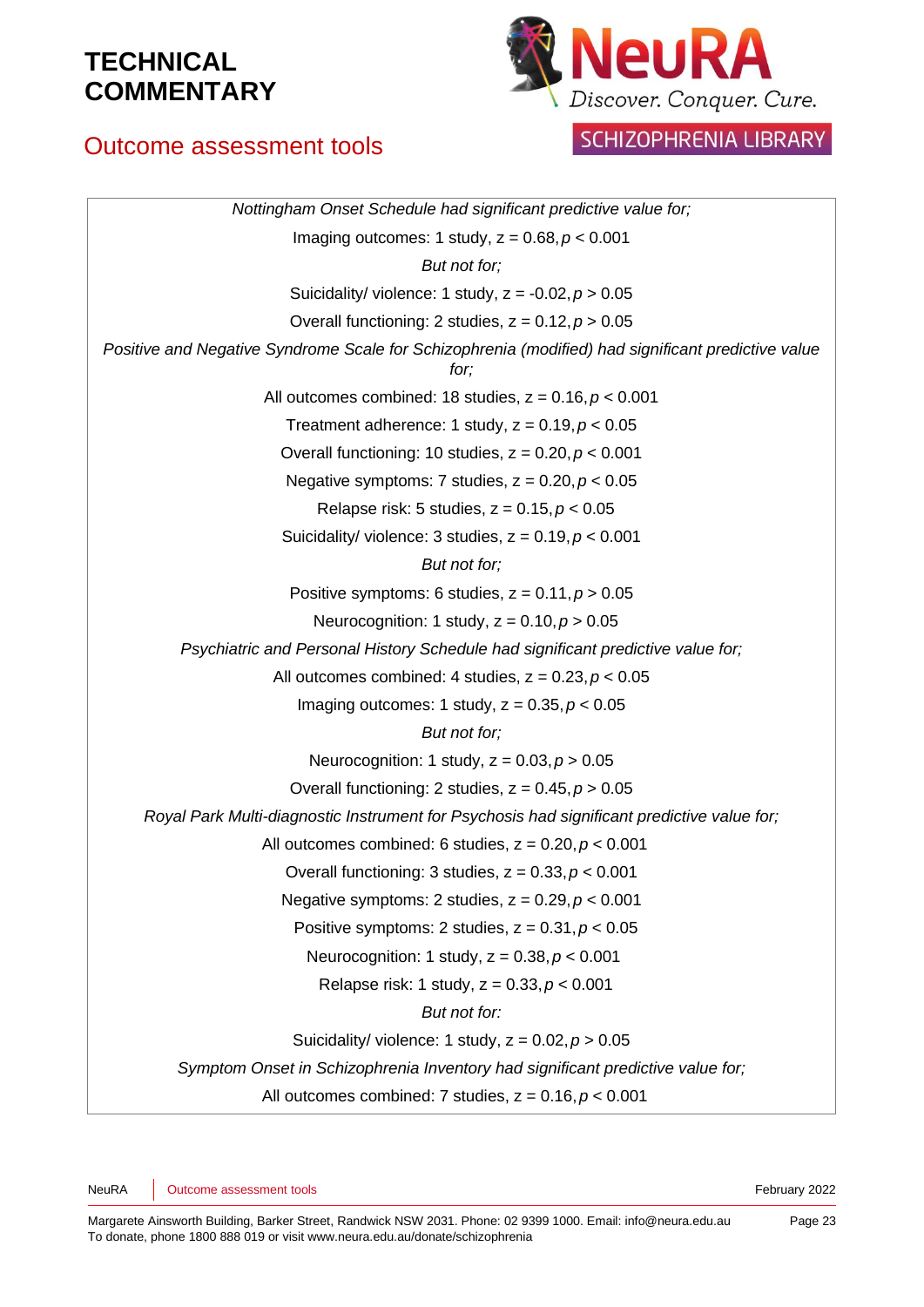

## Outcome assessment tools

**SCHIZOPHRENIA LIBRARY** 

| Negative symptoms: 1 study, $z = 0.27$ , $p < 0.001$                                                                                                            |                                                                                                                    |  |
|-----------------------------------------------------------------------------------------------------------------------------------------------------------------|--------------------------------------------------------------------------------------------------------------------|--|
| Relapse risk: 1 study, $z = 0.28$ , $p < 0.001$                                                                                                                 |                                                                                                                    |  |
| But not for:                                                                                                                                                    |                                                                                                                    |  |
| Overall functioning: 2 studies, $z = 0.16$ , $p > 0.05$                                                                                                         |                                                                                                                    |  |
| Neurocognition: 1 study, $z = -0.09$ , $p > 0.05$                                                                                                               |                                                                                                                    |  |
| Suicidality/ violence: 1 study, $z = 0.01$ , $p > 0.05$                                                                                                         |                                                                                                                    |  |
| Additional meta-analyses of DUP measured by any specialized instrument vs. generic clinical<br>interviews revealed no difference in effect size on any outcome. |                                                                                                                    |  |
| Authors report no evidence of publication bias.                                                                                                                 |                                                                                                                    |  |
| <b>Consistency in results</b>                                                                                                                                   | Unable to assess inter-rater reliability, authors report moderate to<br>high heterogeneity for predictive validity |  |
| <b>Precision in results</b>                                                                                                                                     | Unable to assess; no measure of precision is reported                                                              |  |
| Directness of results                                                                                                                                           | Direct                                                                                                             |  |

*Samara MT, Leucht C, Leeflang MM, Anghelescu IG Chung YC, Crespo-Facorro B, Elkis H, Hatta K, Giegling I, Kane JM, Kayo M, Lambert M, Lin CH, Möller HJ, Pelayo-Terán JM, Riedel M, Rujescu D, Schimmelmann BG, Serretti A, Correll CU, Leucht S*

**Early Improvement As a Predictor of Later Response to Antipsychotics in Schizophrenia: A Diagnostic Test Review**

#### **American Journal of Psychiatry 2015; 172: 617-629**

| Comparison                 | Predictive value of scales measuring oral antipsychotic<br>response at 2 weeks for response at the end of the study (4 to<br>12 weeks). Dosage was within target dose range, but lower<br>doses were acceptable in studies of first-episode psychosis<br>patients or adolescents.                                                                                                                |
|----------------------------|--------------------------------------------------------------------------------------------------------------------------------------------------------------------------------------------------------------------------------------------------------------------------------------------------------------------------------------------------------------------------------------------------|
| <b>Summary of evidence</b> | Moderate to high quality evidence (large sample, direct, appears<br>precise, unable to assess consistency) suggests good<br>predictive value of a less than 20% reduction on BPRS or<br>PANSS scores at 2 weeks after baseline for non-response at the<br>end of the study (4-12 weeks). Higher specificity was associated<br>with shorter trial duration, higher baseline illness severity, and |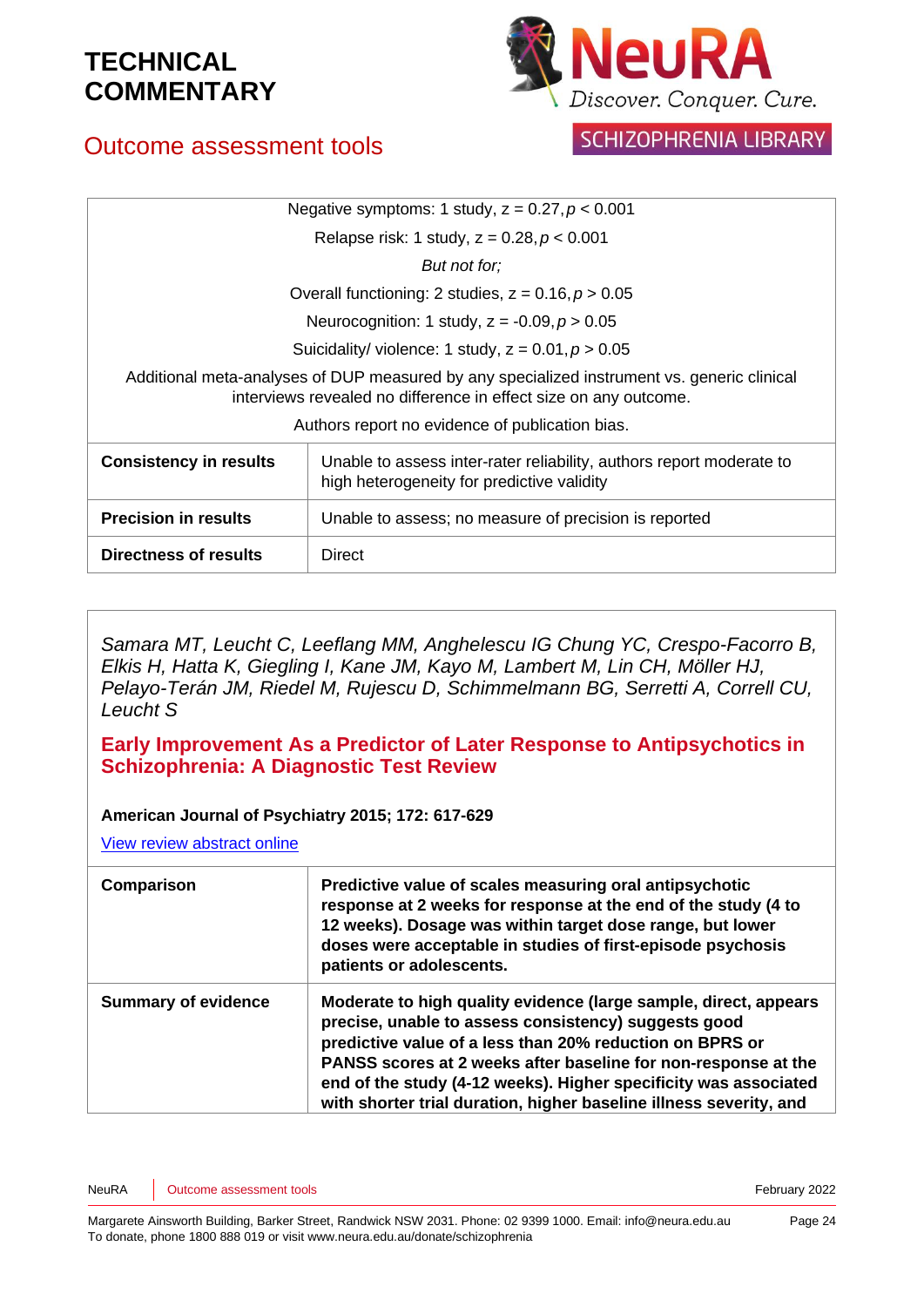## Outcome assessment tools



## SCHIZOPHRENIA LIBRARY

|                                                                                                                                                       | shorter illness duration.                               |  |
|-------------------------------------------------------------------------------------------------------------------------------------------------------|---------------------------------------------------------|--|
| <b>BPRS and PANSS predictive validity</b>                                                                                                             |                                                         |  |
| Good predictive value of non-response at endpoint with a < 20% PANSS or BPRS score reduction<br>at week 2;                                            |                                                         |  |
| 34 studies, $N = 9,460$                                                                                                                               |                                                         |  |
| Specificity = $86\%$ , $95\%$ CI 0.82 to 0.89                                                                                                         |                                                         |  |
| Sensitivity = $63\%$ , $95\%$ CI 0.59 to 0.66                                                                                                         |                                                         |  |
| Positive predictive value = $90\%$ , $95\%$ Cl 0.86 to 0.91                                                                                           |                                                         |  |
| Negative predictive value = $53\%$ 95%Cl 0.49 to 0.61                                                                                                 |                                                         |  |
| Authors report that higher specificity was associated with shorter trial duration, higher baseline<br>illness severity, and shorter illness duration. |                                                         |  |
| <b>Consistency in results</b>                                                                                                                         | Unable to assess; no measure of consistency is reported |  |
| <b>Precision in results</b>                                                                                                                           | Appears precise                                         |  |
| <b>Directness of results</b>                                                                                                                          | Direct                                                  |  |

### *Shafer A*

### **Meta-analysis of the brief psychiatric rating scale factor structure**

### **Psychological Assessment 2005; 17(3): 324-35**

| Comparison                 | Description of the Brief Psychiatric Rating Scale factor<br>structure.                                                                                                                                                                                                                           |
|----------------------------|--------------------------------------------------------------------------------------------------------------------------------------------------------------------------------------------------------------------------------------------------------------------------------------------------|
| <b>Summary of evidence</b> | Moderate quality evidence (large sample size, direct, unable to<br>assess consistency or precision) suggests that the BPRS can<br>be factored into several discrete components, comprising<br>positive, negative, and affective symptoms, resistance (hostility)<br>and activation (excitement). |
|                            | <b>BPRS</b> item structure                                                                                                                                                                                                                                                                       |
|                            | Meta-analysis was performed on 26 studies ( $N = 17,620$ ) that conducted factor analyses on the<br>BPRS items (18- or 24-item versions)                                                                                                                                                         |
|                            | Authors reported that the 18-item BPRS can be effectively structured into a four- or five-component                                                                                                                                                                                              |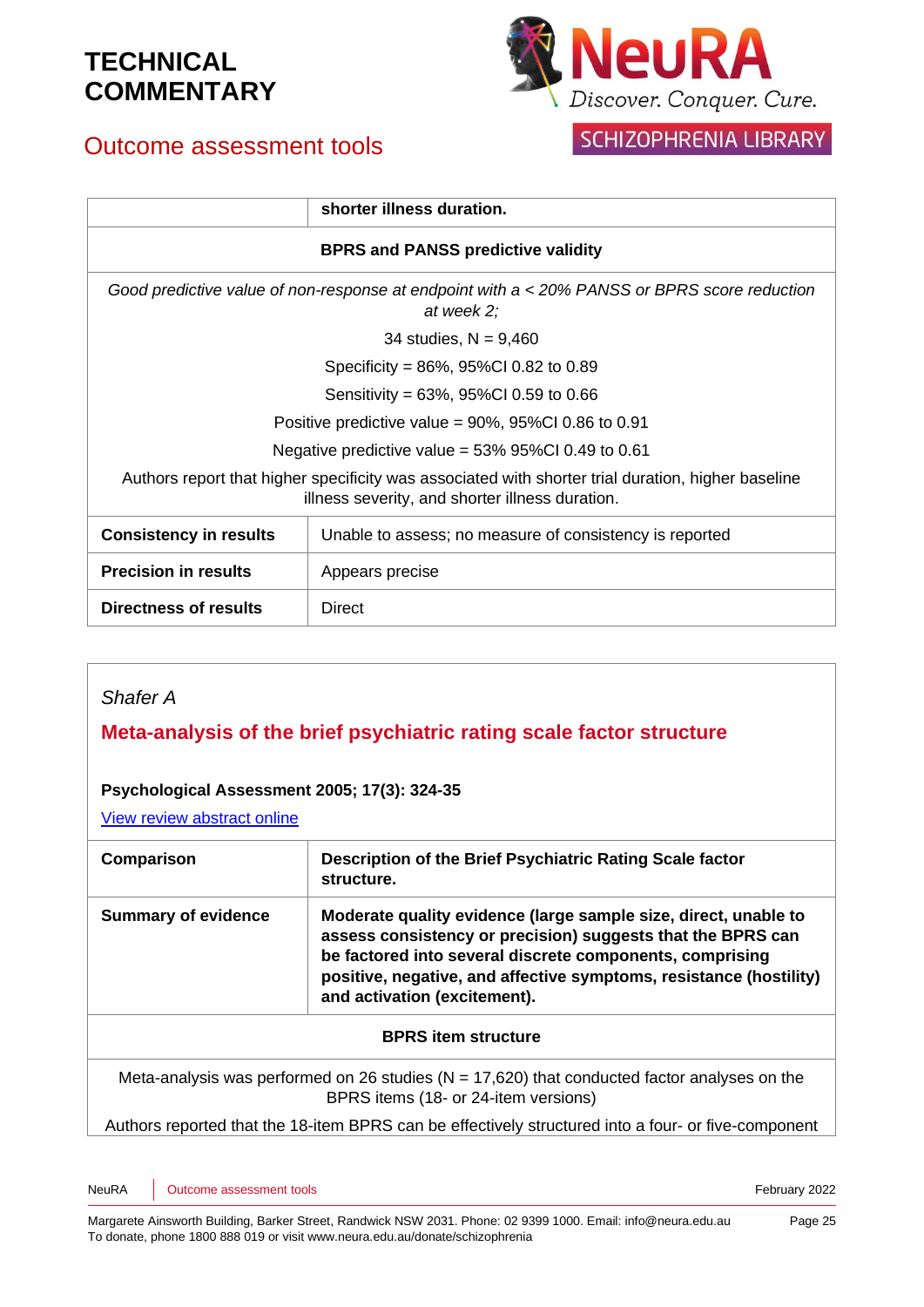

## Outcome assessment tools

**SCHIZOPHRENIA LIBRARY** 

solution, where the four-component solution accounts for 76% of the variance, and the five-factor solution accounts for 88% of the variance.

Both four- and five-factor solutions demonstrate a clear affective component that includes items for depression, anxiety, guilt, and somatic concern. A positive symptom component comprises unusual thought content, hallucinations, grandiosity, and conceptual disorganisation. A negative symptom component comprises blunted affect, emotional withdrawal, disorientation, and motor retardation. A resistance component comprises hostility, uncooperativeness, and suspiciousness. The fivecomponent solution additionally included an activation component, defined by excitement, tension, and mannerisms/posturing.

| <b>Consistency in results</b> | Unable to assess; no measure of consistency is reported |
|-------------------------------|---------------------------------------------------------|
| <b>Precision in results</b>   | Unable to assess; no measure of precision is reported   |
| <b>Directness of results</b>  | Direct assessment                                       |

### *Shafer A, Dazzi F*

### **Meta-analysis of the positive and Negative Syndrome Scale (PANSS) factor structure**

#### **Journal of Psychiatric Research 2019; 115: 113-20**

[View review abstract online](https://pubmed.ncbi.nlm.nih.gov/31128501/)

| Comparison                 | Description of the PANSS factor structure.                                                                                                                                                                                                                                                                      |
|----------------------------|-----------------------------------------------------------------------------------------------------------------------------------------------------------------------------------------------------------------------------------------------------------------------------------------------------------------|
| <b>Summary of evidence</b> | Moderate quality evidence (large sample size, direct, unable to<br>assess consistency or precision) suggests that the PANSS can<br>be factored into several discrete components, comprising<br>positive, negative, disorganised, and affective symptoms,<br>resistance (hostility) and activation (excitement). |

#### **PANSS item structure**

Meta-analysis was performed on 45 studies ( $N = 22,812$ ) that conducted factor analyses on the PANSS items

#### *The factors and the items defining them were;*

Positive symptoms: delusions, unusual thought content, hallucinatory behaviour, suspiciousness and persecution, and grandiosity

Negative symptoms: emotional withdrawal, blunted affect, passive apathetic social withdrawal, lack of spontaneity, poor rapport, motor retardation, active social avoidance

Disorganisation/cognitive symptoms: conceptual disorganisation, poor attention, eifficulty in abstract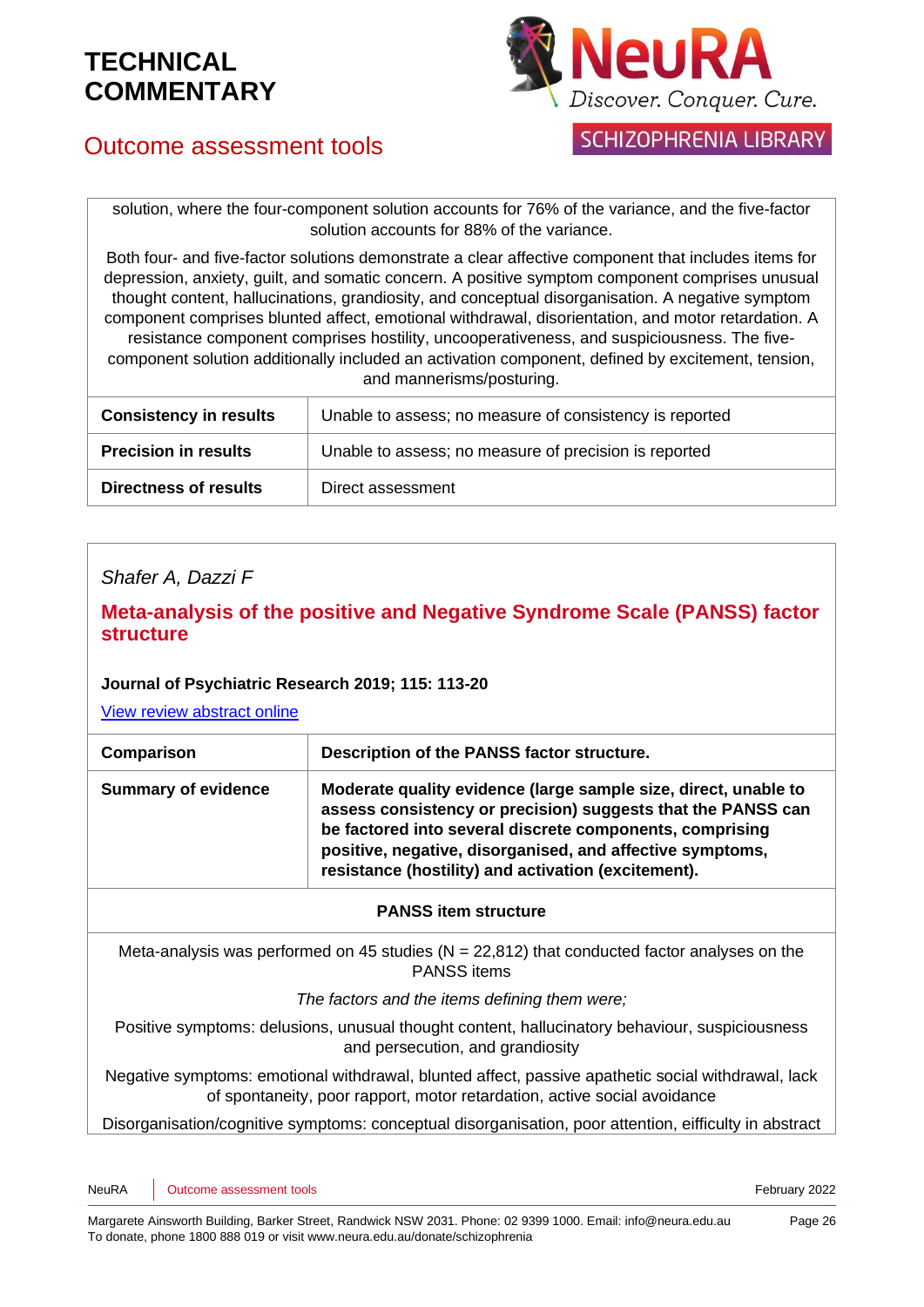

## Outcome assessment tools

### **SCHIZOPHRENIA LIBRARY**

thinking, disturbance of volition, stereotyped thinking, mannerisms/posturing, preoccupation, disorientation

Depression/anxiety symptoms: anxiety, depression, guilt feelings, tension, somatic concern

Resistance/excitement: hostility, poor impulse control, excitement, uncooperativeness

Compared to the BPRS, the PANSS was distinguished by a larger number of items to clearly define negative symptoms and a disorganisation factor.

| <b>Consistency in results</b> | Unable to assess; no measure of consistency is reported |
|-------------------------------|---------------------------------------------------------|
| <b>Precision in results</b>   | Unable to assess; no measure of precision is reported   |
| <b>Directness of results</b>  | Direct assessment                                       |

### *Singh JP, Serper M, Reinharth J, Faz S*

**Structured Assessment of Violence Risk in Schizophrenia and Other Psychiatric Disorders: A Systematic Review of the Validity, Reliability, and Item Content of 10 Available Instruments**

### **Schizophrenia Bulletin 2011; 37(5): 899-912**

| Comparison                                                                                                                                        | Psychometric properties of scales measuring violence risk in<br>community outpatients with schizophrenia or psychosis.                                                                                                                                                 |  |
|---------------------------------------------------------------------------------------------------------------------------------------------------|------------------------------------------------------------------------------------------------------------------------------------------------------------------------------------------------------------------------------------------------------------------------|--|
| <b>Summary of evidence</b>                                                                                                                        | Moderate to low quality evidence (small sample, appears<br>precise, unable to assess consistency, direct) suggests poor<br>predictive validity of the Violence Risk Appraisal Guide for<br>assessing violence in people with schizophrenia living in the<br>community. |  |
| <b>Predictive validity</b>                                                                                                                        |                                                                                                                                                                                                                                                                        |  |
| Violence Risk Appraisal Guide (VRAG)                                                                                                              |                                                                                                                                                                                                                                                                        |  |
| 2 studies ( $N = 165$ ) reported AUC data for patients with schizophrenia                                                                         |                                                                                                                                                                                                                                                                        |  |
| Mean length of follow up = 64.4 months, median $AUC = 0.69$ , interquartile range = 0.60 to 0.77                                                  |                                                                                                                                                                                                                                                                        |  |
| Authors conclude that there is currently little direct evidence for violence risk assessment tools'<br>utility in individuals with schizophrenia. |                                                                                                                                                                                                                                                                        |  |
| <b>Consistency in results</b>                                                                                                                     | Unable to assess; no measure of consistency is reported                                                                                                                                                                                                                |  |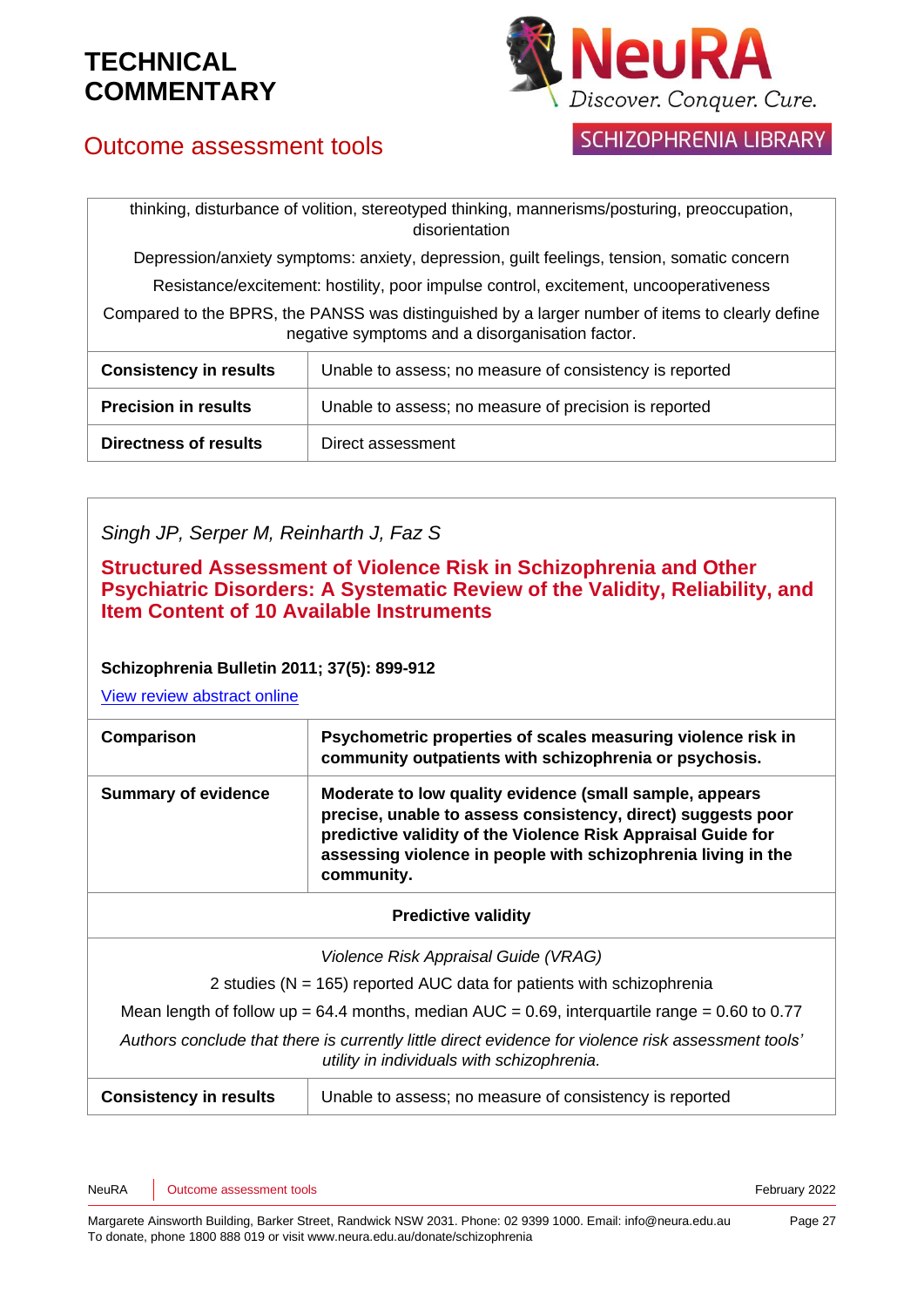Outcome assessment tools



### **SCHIZOPHRENIA LIBRARY**

| <b>Precision in results</b> | Appears precise |
|-----------------------------|-----------------|
| Directness of results       | Direct          |

*Smith EL, Garety PA, Harding H, Hardy A*

**Are there reliable and valid measures of anxiety for people with psychosis? A systematic review of psychometric properties**

**Psychology and psychotherapy 2021; 94(1): 173-98**

[View review abstract online](https://pubmed.ncbi.nlm.nih.gov/31880406/#:~:text=Reported%20psychometric%20properties%20for%2017,demonstrated%20consistently%20good%20psychometric%20properties.)

| Comparison                 | Psychometric properties of scales measuring anxiety in people<br>with schizophrenia or psychosis.                                                                                                                                                                                                                                                                                                                                                                                                                                            |
|----------------------------|----------------------------------------------------------------------------------------------------------------------------------------------------------------------------------------------------------------------------------------------------------------------------------------------------------------------------------------------------------------------------------------------------------------------------------------------------------------------------------------------------------------------------------------------|
| <b>Summary of evidence</b> | Moderate quality evidence (large sample, unable to assess<br>consistency or precision, direct) suggests the Beck Anxiety<br>Index, Depression Anxiety Stress Scale or Scale of Anxiety<br>Evaluation in Schizophrenia for general screening, and the DSM-<br>based Generalised Anxiety Disorder Symptoms Severity Scale,<br>Liebowitz Social Anxiety Scale, Obsessive-Compulsive<br>Inventory, Psychological Stress Index, Perseverative Thinking<br>Questionnaire, and Yale-Brown Obsessive Compulsive Scale to<br>assess anxiety symptoms. |

#### **Psychometric properties**

11 studies,  $N = 1,453$ 

The Scale of Anxiety Evaluation in Schizophrenia demonstrated consistently good psychometric properties.

The Beck Anxiety Index, Depression Anxiety Stress Scale, DSM-based Generalised Anxiety Disorder Symptoms Severity Scale, Liebowitz Social Anxiety Scale, Obsessive-Compulsive Inventory, Psychological Stress Index, Perseverative Thinking Questionnaire, and Yale-Brown Obsessive Compulsive Scale demonstrated adequate reliability and/or validity.

Authors report methodological quality was largely poor according to the requirements of the COSMIN checklist.

Authors recommend the Beck Anxiety Index, Depression Anxiety Stress Scale or Scale of Anxiety Evaluation in Schizophrenia for general screening, and the DSM-based Generalised Anxiety Disorder Symptoms Severity Scale, Liebowitz Social Anxiety Scale, Obsessive-Compulsive Inventory, Psychological Stress Index, Perseverative Thinking Questionnaire, and Yale-Brown Obsessive Compulsive Scale to assess anxiety symptoms.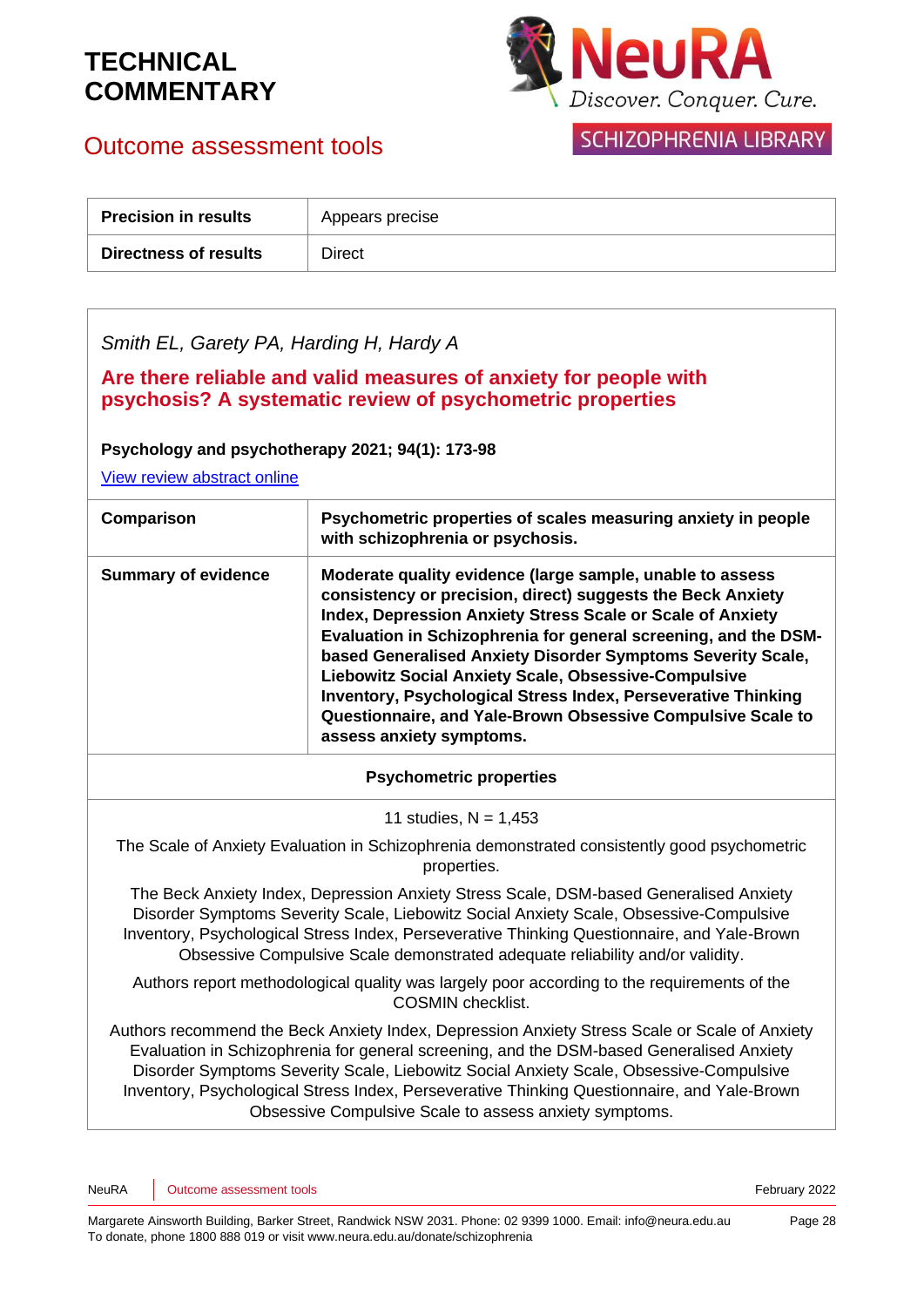Outcome assessment tools



### SCHIZOPHRENIA LIBRARY

| <b>Consistency in results</b> | Unable to assess; no measure of consistency is reported. |
|-------------------------------|----------------------------------------------------------|
| <b>Precision in results</b>   | Unable to assess; no measure of precision is reported.   |
| <b>Directness of results</b>  | Direct                                                   |

*Yeh YC, Lin CY, Li PC, Hung CF, Cheng CH, Kuo MH, Chen KL*

**A systematic review of the current measures of theory of mind in adults with Schizophrenia**

**International Journal of Environmental Research and Public Health 2021; 18(13): 7172**

[View review abstract online](https://www.mdpi.com/1660-4601/18/13/7172)

| Comparison                                                                                                                                                                                                                                                                                                                                                                  | Description of tools for assessing theory of mind.                                                                                                                                                                                                                                                                                                                  |
|-----------------------------------------------------------------------------------------------------------------------------------------------------------------------------------------------------------------------------------------------------------------------------------------------------------------------------------------------------------------------------|---------------------------------------------------------------------------------------------------------------------------------------------------------------------------------------------------------------------------------------------------------------------------------------------------------------------------------------------------------------------|
| <b>Summary of evidence</b>                                                                                                                                                                                                                                                                                                                                                  | Moderate to low quality evidence (unclear sample size, unable to<br>assess consistency or precision, direct) suggests good internal<br>consistencies for the Visual Jokes task, Faux Pas task, Reading<br>the Mind in the Eyes Test, and the Moving Shapes task. The<br>Hinting task and False Belief picture Sequencing showed<br>moderate internal consistencies. |
|                                                                                                                                                                                                                                                                                                                                                                             | Good test-retest reliabilities were reported for the Hinting task<br>and the Faux Pas task. The Story test had moderate test-retest<br>reliability. The False Belief stories task and the second-order<br>False Belief stories task had poor reliability. The Reading the<br>Mind in the Eyes Test had inconsistent reliability measures.                           |
| Internal consistency                                                                                                                                                                                                                                                                                                                                                        |                                                                                                                                                                                                                                                                                                                                                                     |
| 117 studies, N not reported                                                                                                                                                                                                                                                                                                                                                 |                                                                                                                                                                                                                                                                                                                                                                     |
| Good internal consistencies were reported for the Visual Jokes task ( $\alpha$ = 0.83), Faux Pas task ( $\alpha$ =<br>0.82), Reading the Mind in the Eyes Test ( $\alpha$ = 0.73), and Moving Shapes task ( $\alpha$ = 0.80-0.84). The<br>Hinting task ( $\alpha$ = 0.57) and False Belief picture Sequencing ( $\alpha$ = 0.54) showed moderate internal<br>consistencies. |                                                                                                                                                                                                                                                                                                                                                                     |
| <b>Test-retest reliability</b>                                                                                                                                                                                                                                                                                                                                              |                                                                                                                                                                                                                                                                                                                                                                     |
|                                                                                                                                                                                                                                                                                                                                                                             | 117 studies, N not reported                                                                                                                                                                                                                                                                                                                                         |
|                                                                                                                                                                                                                                                                                                                                                                             | Good test-retest reliabilities were reported for the Hinting task (ICC = $0.78$ ), and the Faux Pas task<br>$(100 - 0.76)$ The Cterutest had moderate test reteat religibility $(100 - 0.50)$ The Felse Deliat                                                                                                                                                      |

 $(ICC = 0.76)$ . The Story test had moderate test-retest reliability  $(ICC = 0.50)$ . The False Belief stories task (ICC = 0.31) and the second-order False Belief stories task (ICC = 0.31) had poor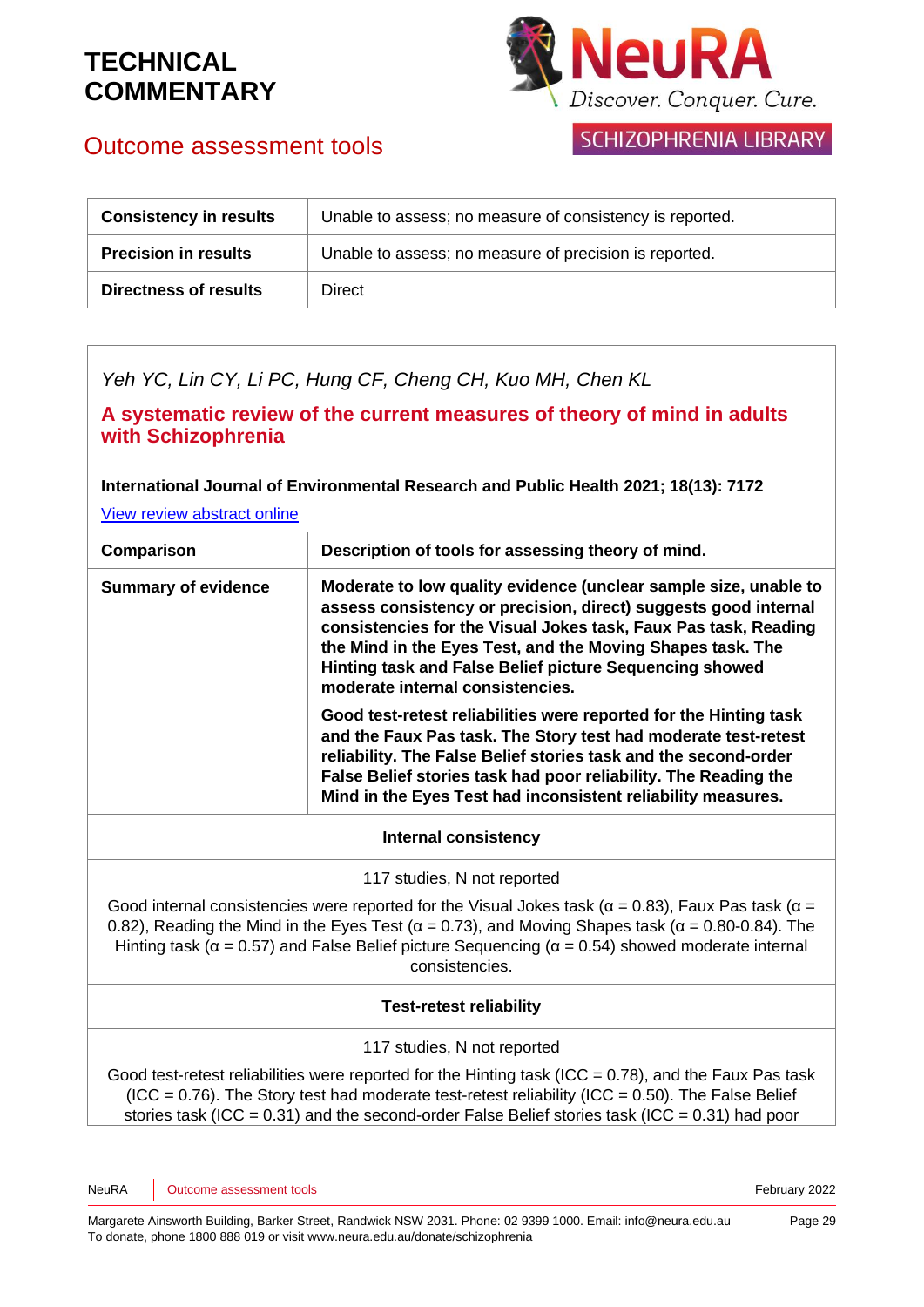

## Outcome assessment tools

**SCHIZOPHRENIA LIBRARY** 

| reliability. The Reading the Mind in the Eyes Test had inconsistent reliability measures (ICC = $0.24$ ,<br>$r = 0.78$ ). |                                                          |
|---------------------------------------------------------------------------------------------------------------------------|----------------------------------------------------------|
| <b>Consistency in results</b>                                                                                             | Unable to assess; no measure of consistency is reported. |
| <b>Precision in results</b>                                                                                               | Unable to assess; no measure of precision is reported.   |
| <b>Directness of results</b>                                                                                              | Direct                                                   |

### *Zeller SL, Rhoades RW*

### **Systematic reviews of assessment measures and pharmacologic treatments for agitation**

### **Clinical Therapeutics, 2010. 32(3): p. 403-425**

[View review abstract online](http://www.ncbi.nlm.nih.gov/pubmed/20399981)

| Comparison                 | Description of tools for assessing agitation and risk of<br>aggression/violence.                                                                                                                                                                                                                                                                          |
|----------------------------|-----------------------------------------------------------------------------------------------------------------------------------------------------------------------------------------------------------------------------------------------------------------------------------------------------------------------------------------------------------|
| <b>Summary of evidence</b> | Moderate to low quality evidence (unclear sample size, unable to<br>assess consistency or precision, direct) suggests the most<br>effective assessment scales for predicting aggression/violence<br>are the Historical, Clinical and Risk Manaagement-20, the<br>McNiel-Binder Violence Screening Checklist, and the Brøset<br><b>Violence Checklist.</b> |

### **Agitation scales**

Thirteen scales were identified that assess the severity of agitation and aim to predict possible aggression/violence, and can be applied to people with schizophrenia:

*Aggressive Behavior Scale; Agitated Behavior Scale; Brief Agitation Rating Scale; Brøset Violence Checklist; Clinical Global Impression Scale for Aggression; Cohen-Mansfield Agitation Inventory; Historical, Clinical, and Risk Management–20 Violence Risk Assessment Scheme; McNiel-Binder Violence Screening Checklist; Neurobehavioral Rating Scale–Revised; Overt Aggression Scale; Overt Agitation Severity Scale; Positive and Negative Syndrome Scale–Excited Component; and the Ryden Aggression Scale.*

Authors report that these scales vary widely in suitability for application outside research settings.

Only three scales reported acceptable accuracy for predicting aggression/violence: the Historical, Clinical and Risk Manaagement-20; the McNiel-Binder Violence Screening Checklist; and the Br*ø*set Violence Checklist. The PANSS-EC scale has also been used in practice to assess patients' need for psychotropic medication.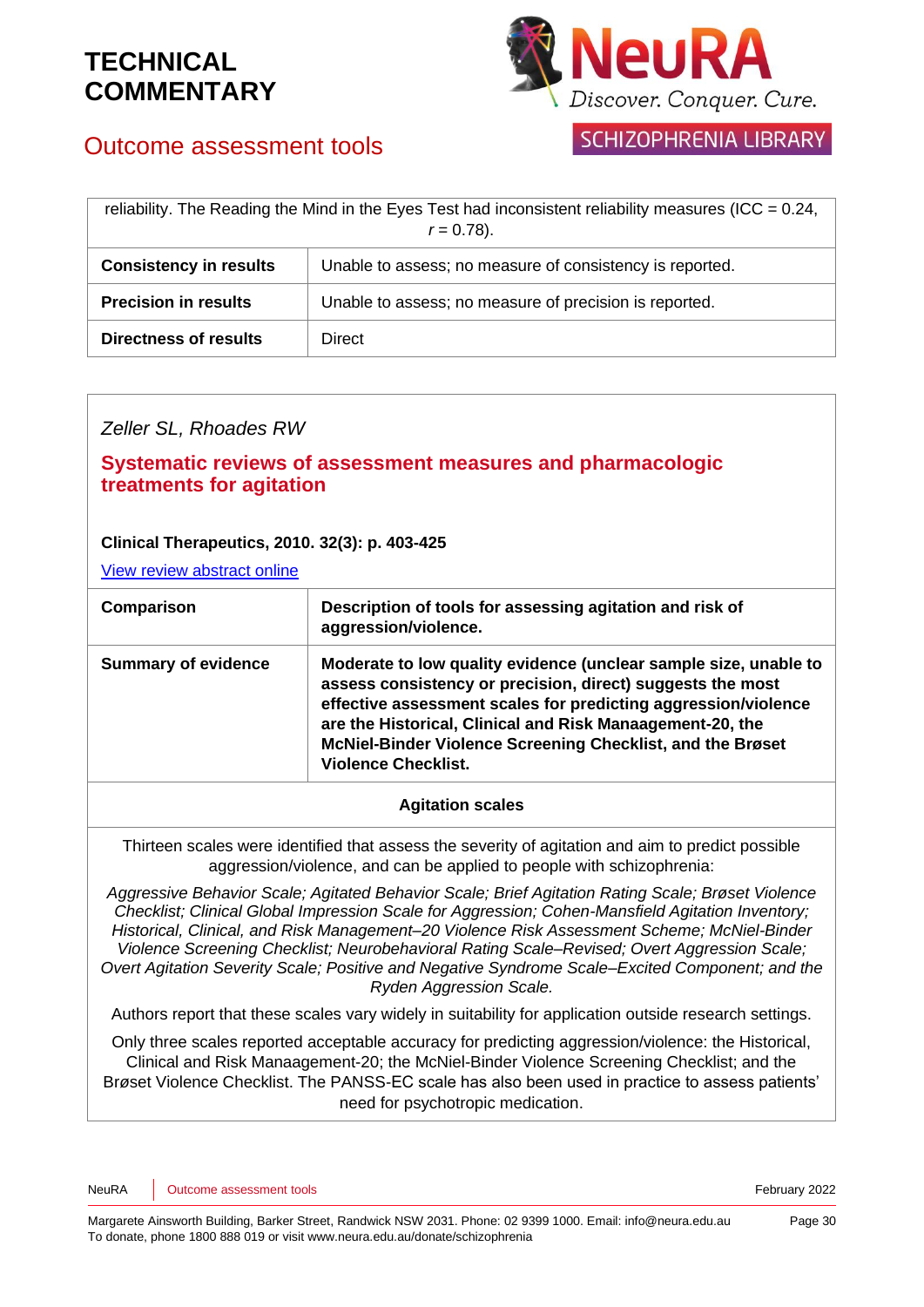

### **SCHIZOPHRENIA LIBRARY**

## Outcome assessment tools

| <b>Consistency in results</b> | Unable to assess; no measure of consistency is reported. |
|-------------------------------|----------------------------------------------------------|
| <b>Precision in results</b>   | Unable to assess; no measure of precision is reported.   |
| <b>Directness of results</b>  | <b>Direct</b>                                            |

### Explanation of acronyms

 $\alpha$  = Cronbach's alpha, AHRS = auditory hallucinations rating scale, BDI = Beck Depression Inventory, BPRS = Brief Psychiatric Rating Scale, BSABS = Bonn Scale for the Assessment of Basic Symptoms, BSI = Beck Scale for Suicide Ideation, CAARMS = Comprehensive Assessment of At-Risk Mental States, CDSS = Calgary Depression Scale for Schizophrenia, CGI-S = Clinical Global Impression – Severity scale, ERIraos = Early Recognition Inventory, EASE = Examination of Anomalies in Self-experience, EQ-5D = EuroQol-5D, ESRS = Extrapyramidal Symptom Rating Scale, GAF = Global Assessment of Functioning,  $z =$  Fisher's z distribution, GARF = Global Assessment of Relational Functioning,  $GSDS =$  Groningen social disabilities schedule, HAMD = Hamilton Rating Scale for Depression, HoNOS = Health of the Nation Outcome Scales, ICC = intraclass correlation, k = Cohen's kappa coefficient, MADRS = Montgomery Asberg Depression Rating Scale,  $N =$  number of participants,  $NPV =$  negative predictive value - the proportion of patients with negative test results who are correctly diagnose, PA = pairwise agreement, PANSS = Positive and negative syndrome scale,  $PANSS-D =$  depression scale,  $PANSS-EC =$  excited scale, PPV = positive predictive value - proportion of patients with positive test results who are correctly diagnosed, PQ, = Prodromal Questionnaire, PRODscreen = Prodromal screening test, QLS = Quality of Life Scale,  $Q_B$  = test for heterogeneity between groups of studies,  $Q_w$  = test for heterogeneity with groups of studies, SCL-90R – Symptom Checklist-90-Revised, SF-36/SF-12/ SF-6D = Short form health surveys, SIPS = Structured Interview of Prodromal Syndromes, SOFAS = Social and Occupational Functioning Assessment Scale, SPI-A = Schizophrenia Prediction Instrument – Adult version, S-QoL = Schizophrenia Quality of Life Questionnaire, SSI = Scale for Suicide Ideation, UHR = Ultra High Risk for psychosis, Y-PARQ = Youth Psychosis At Risk **Questionnaire**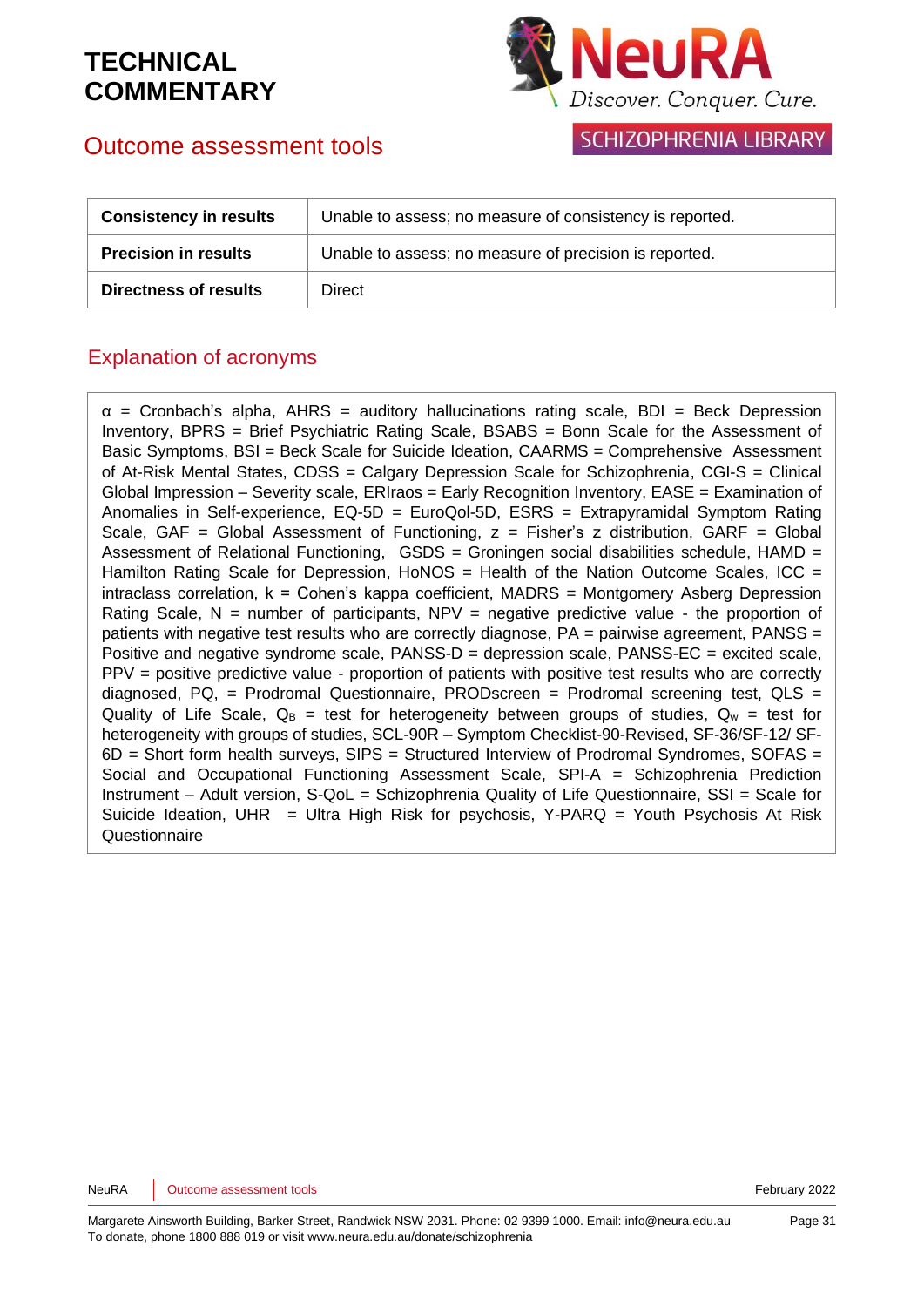## Outcome assessment tools

### Explanation of technical terms

- Bias has the potential to affect reviews of both RCT and observational studies. Forms of bias include; reporting bias – selective reporting of results; publication bias - trials that are not formally published tend to show less effect than published trials, further if there are statistically significant differences between groups in a trial, these trial results tend to get published before those of trials without significant differences: language bias – only including English language reports; funding bias - source of funding for the primary research with selective reporting of results within primary studies; outcome variable selection bias; database bias including reports from some databases and not others; citation bias - preferential citation of authors. Trials can also be subject to bias when evaluators are not blind to treatment condition and selection bias of participants if trial samples are small<sup>[21](#page-34-0)</sup>.
- † Different effect measures are reported by different reviews.

Prevalence refers to how many existing cases there are at a particular point in time. Incidence refers to how many new cases there are per population in a specified time period. Incidence is usually reported as the number of new cases per 100,000 people per year. Alternatively some studies present the number of new cases that have accumulated over several years against a person-years denominator. This denominator is the sum of individual units of time that the persons in the population are at risk of becoming a case. It takes into account the size of the underlying population sample and its age structure over the duration of observation.

Reliability and validity refers to how accurate the instrument is. Sensitivity is the proportion



### **SCHIZOPHRENIA LIBRARY**

of actual positives that are correctly identified (100% sensitivity = correct identification of all actual positives) and specificity is the proportion of negatives that are correctly identified  $(100\%$  specificity = not identifying anyone as positive if they are truly not). A receiver operating characteristic (ROC) curve represents sensitivity/specificity pairs corresponding to different cut-off values. A guide for interpreting the area under the curve (AUC) statistic is;  $0.90$  to  $1.00$  = excellent, 0.80 to  $0.90 = \text{good}$ , 0.70 to  $0.80 = \text{fair}$ , 0.60 to  $0.70$  = poor, and  $0.50$  to  $0.60$  = fail.

Weighted mean difference scores refer to mean differences between treatment and comparison groups after treatment (or occasionally pre to post treatment) and in a randomized trial there is an assumption that both groups are comparable on this measure prior to treatment. Standardized mean differences are divided by the pooled standard deviation (or the standard deviation of one group when groups are homogenous) that allows results from different scales to be combined and compared. Each study's mean difference is then given a weighting depending on the size of the sample and the variability in the data. 0.2 represents a small effect, 0.5 a moderate effect, and 0.8 and over represents a large effect $21$ .

Odds ratio (OR) or relative risk (RR) refers to the probability of a reduction  $( $1$ )$  or an increase (> 1) in a particular outcome in a treatment group, or a group exposed to a risk factor, relative to the comparison group. For example, a RR of 0.75 translates to a reduction in risk of an outcome of 25% relative to those not receiving the treatment or not exposed to the risk factor. Conversely, a RR of 1.25 translates to an increased risk of 25% relative to those not receiving treatment or not having been exposed to a risk factor. A RR or OR of 1.00 means there is no difference between groups. A medium effect is considered if  $RR > 2$  or  $< 0.5$  and a large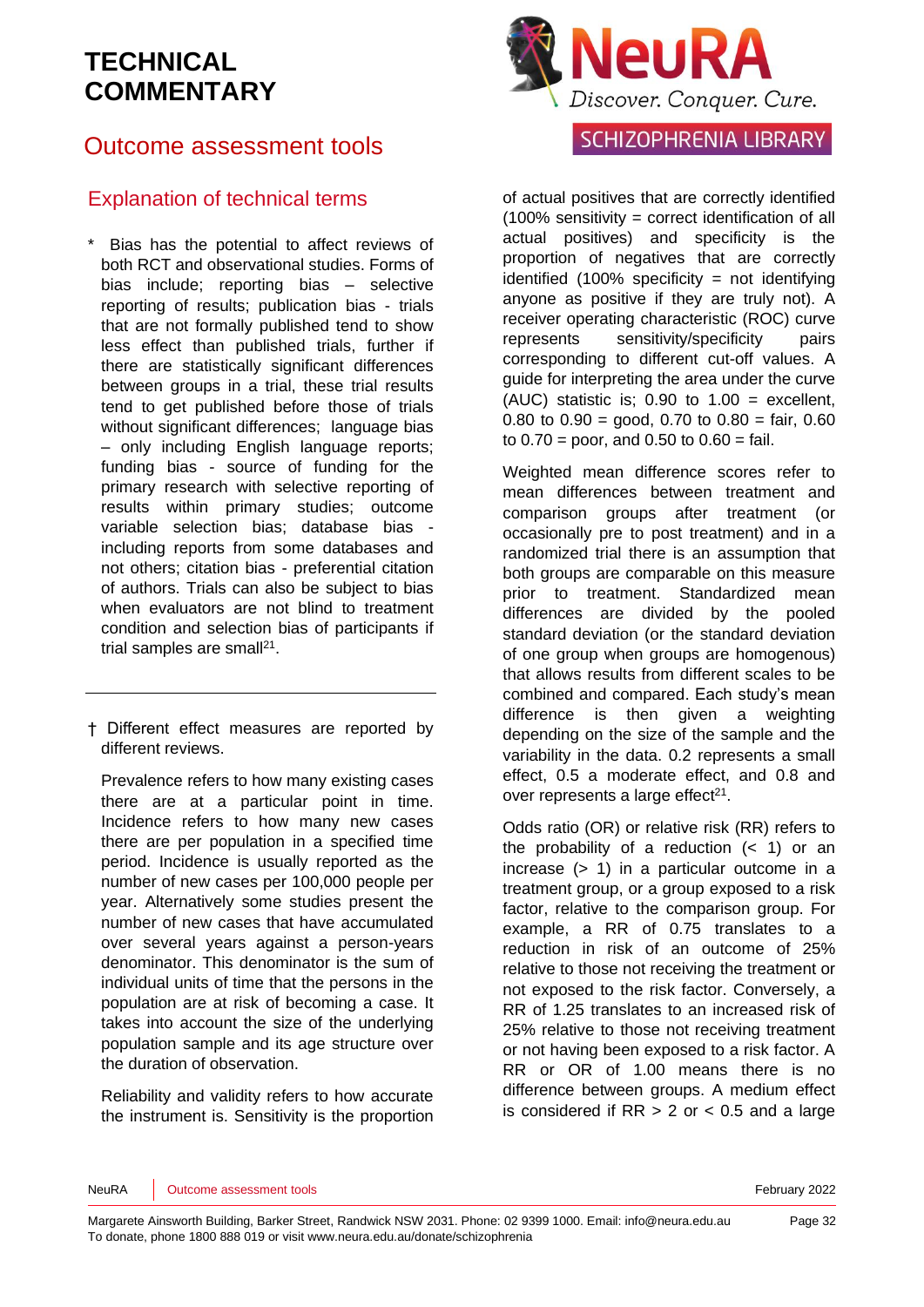## Outcome assessment tools

effect if  $RR > 5$  or  $< 0.2<sup>22</sup>$  $< 0.2<sup>22</sup>$  $< 0.2<sup>22</sup>$ . InOR stands for logarithmic OR where a lnOR of 0 shows no difference between groups. Hazard ratios measure the effect of an explanatory variable on the hazard or risk of an event.

Correlation coefficients (eg, r) indicate the strength of association or relationship between variables. They can provide an indirect indication of prediction, but do not confirm causality due to possible and often unforseen confounding variables. An r of 0.10 represents a weak association, 0.25 a medium association and 0.40 and over represents a strong association. Unstandardized (*b*) regression coefficients indicate the average change in the dependent variable associated with a 1 unit change in the independent variable, statistically controlling for the other independent variables. Standardized regression coefficients represent the change being in units of standard deviations to allow comparison across different scales.

‡ Inconsistency refers to differing estimates of effect across studies (i.e. heterogeneity or variability in results) that is not explained by subgroup analyses and therefore reduces confidence in the effect estimate. I<sup>2</sup> is the percentage of the variability in effect estimates that is due to heterogeneity rather than sampling error (chance) - 0% to 40%: heterogeneity might not be important, 30% to 60%: may represent moderate heterogeneity, 50% to 90%: may represent considerable heterogeneity and over this is considerable heterogeneity. I² can be calculated from Q (chi-square) for the test of heterogeneity with the following formula $21$ ;



### **SCHIZOPHRENIA LIBRARY**

 $I^2 = \left(\frac{Q - df}{Q}\right) \times 100\%$ 

§ Imprecision refers to wide confidence intervals indicating a lack of confidence in the effect estimate. Based on GRADE recommendations, a result for continuous data (standardised mean differences, not weighted mean differences) is considered imprecise if the upper or lower confidence limit crosses an effect size of 0.5 in either direction, and for binary and correlation data, an effect size of 0.25. GRADE also recommends downgrading the evidence when sample size is smaller than 300 (for binary data) and 400 (for continuous data), although for some topics, these criteria should be relaxed<sup>[23](#page-34-2)</sup>.

║ Indirectness of comparison occurs when a comparison of intervention A versus B is not available but A was compared with C and B was compared with C that allows indirect comparisons of the magnitude of effect of A versus B. Indirectness of population, comparator and/or outcome can also occur when the available evidence regarding a particular population, intervention, comparator, or outcome is not available and is therefore inferred from available evidence. These inferred treatment effect sizes are of lower quality than those gained from head-tohead comparisons of A and B.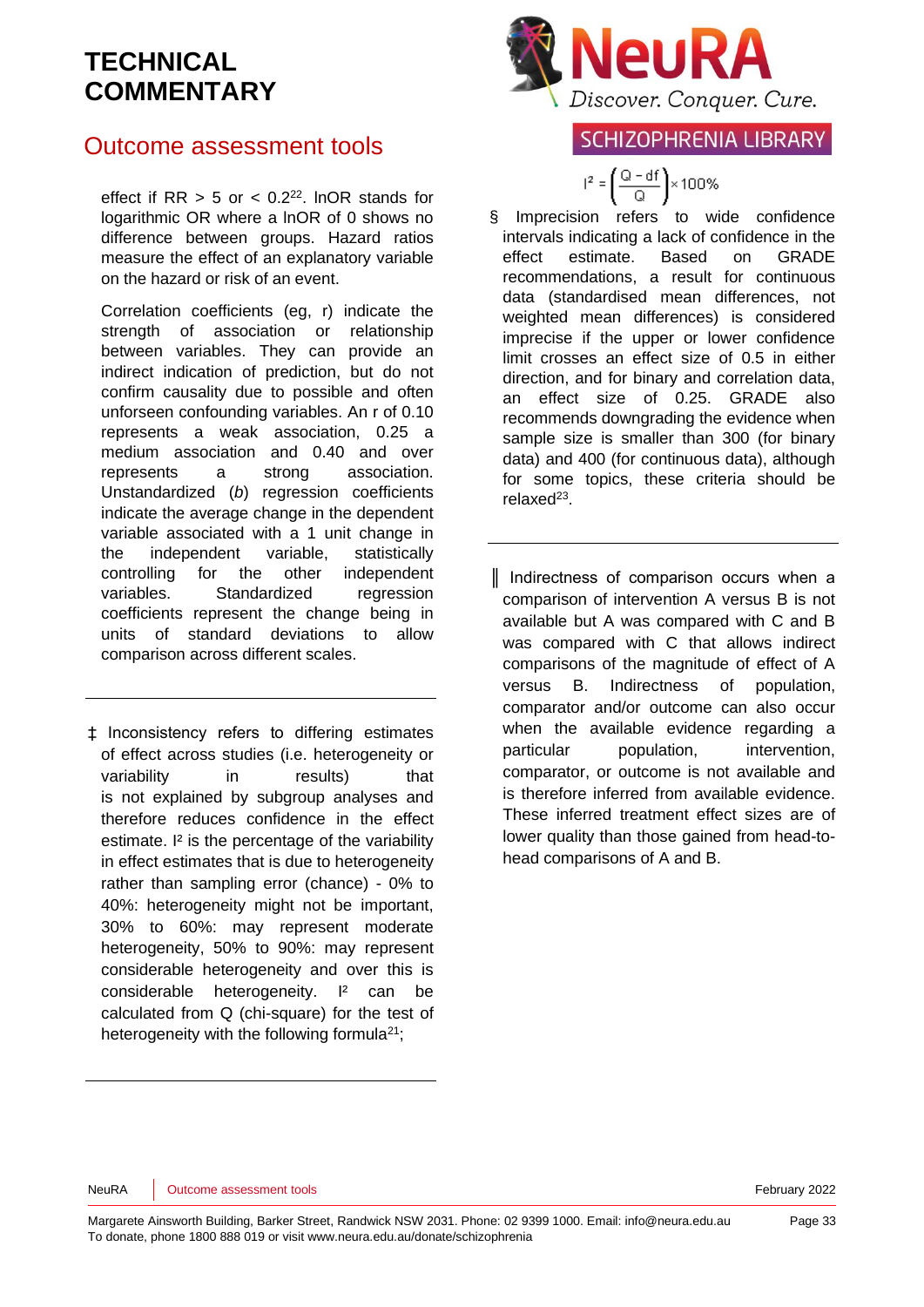## Outcome assessment tools



**SCHIZOPHRENIA LIBRARY** 

### References

- <span id="page-33-0"></span>1. Moher D, Liberati A, Tetzlaff J, Altman DG, PRISMAGroup (2009): Preferred reporting items for systematic reviews and meta-analyses: the PRISMA statement. *British Medical Journal* 151: 264-9.
- <span id="page-33-1"></span>2. GRADEWorkingGroup (2004): Grading quality of evidence and strength of recommendations. *British Medical Journal* 328: 1490.
- <span id="page-33-2"></span>3. Preston E, Hansen L (2005): A systematic review of suicide rating scales in schizophrenia. *Crisis: Journal of Crisis Intervention & Suicide* 26: 170-80.
- 4. Zeller SL, Rhoades RW (2010): Systematic reviews of assessment measures and pharmacologic treatments for agitation. *Clinical Therapeutics* 32: 403-25.
- 5. Shafer A (2005): Meta-analysis of the brief psychiatric rating scale factor structure. *Psychological Assessment* 17: 324-35.
- 6. Cavelti M, Kvrgic S, Beck EM, Kossowsky J, Vauth R (2012): Assessing recovery from schizophrenia as an individual process. A review of self-report instruments. *European Psychiatry: the Journal of the Association of European Psychiatrists* 27: 19-32.
- 7. Lako IM, Bruggeman R, Knegtering H, Wiersma D, Schoevers RA, Slooff CJ*, et al.* (2012): A systematic review of instruments to measure depressive symptoms in patients with schizophrenia. *Journal of Affective Disorders* 140: 38-47.
- 8. Obermeier M, Schennach-Wolff R, Meyer S, Moller HJ, Riedel M, Krause D*, et al.* (2011): Is the PANSS used correctly? A systematic review. *BMC Psychiatry* 11.
- 9. Singh JP, Serper M, Reinharth J, Fazel S (2011): Structured assessment of violence risk in schizophrenia and other psychiatric disorders: a systematic review of the validity, reliability, and item content of 10 available instruments. *Schizophrenia Bulletin* 37: 899-912.
- 10. Bakkour N, Samp J, Akhras K, El Hammi E, Soussi I, Zahra F*, et al.* (2014): Systematic review of appropriate cognitive assessment instruments used in clinical trials of schizophrenia, major depressive disorder and bipolar disorder. *Psychiatry Research* 216: 291-302.
- 11. Dumas R, Baumstarck K, Michel P, Lancon C, Auquier P, Boyer L (2013): Systematic review reveals heterogeneity in the use of the Scale to Assess Unawareness of Mental Disorder (SUMD). *Current Psychiatry Reports* 15: 361.
- 12. O'Shea LE, Mitchell AE, Picchioni MM, Dickens GL (2013): Moderators of the predictive efficacy of the Historical, Clinical and Risk Management-20 for aggression in psychiatric facilities: Systematic review and meta-analysis. *Aggression and Violent Behavior* 18: 255-70.
- 13. Samara MT, Leucht C, Leeflang MM, Anghelescu IG, Chung YC, Crespo-Facorro B*, et al.* (2015): Early Improvement As a Predictor of Later Response to Antipsychotics in Schizophrenia: A Diagnostic Test Review. *American Journal of Psychiatry* 172: 617-29.
- 14. Register-Brown K, Hong LE (2014): Reliability and validity of methods for measuring the duration of untreated psychosis: A quantitative review and meta-analysis. *Schizophrenia Research* 160: 20-6.
- 15. Luther L, Firmin RL, Lysaker PH, Minor KS, Salyers MP (2018): A meta-analytic review of selfreported, clinician-rated, and performance-based motivation measures in schizophrenia: Are we measuring the same "stuff"? *Clinical Psychology Review* 61: 24-37.
- 16. Papaioannou D, Brazier J, Parry G (2011): How valid and responsive are generic health status measures, such as EQ-5D and SF-36, in schizophrenia? A systematic review. *Value in Health* 14: 907-20.
- 17. Shafer A, Dazzi F (2019): Meta-analysis of the positive and Negative Syndrome Scale (PANSS) factor structure. *Journal of Psychiatric Research* 115: 113-20.
- 18. Erkoreka L, Ozamiz-Etxebarria N, Ruiz O, Ballesteros J (2020): Assessment of psychiatric symptomatology in bilingual psychotic patients: A systematic review and meta-analysis. *International Journal of Environmental Research and Public Health* 17(11): 1-11.
- 19. Smith EL, Garety PA, Harding H, Hardy A (2021): Are there reliable and valid measures of anxiety for people with psychosis? A systematic review of psychometric properties. *Psychology and psychotherapy* 94(1): 173-98.